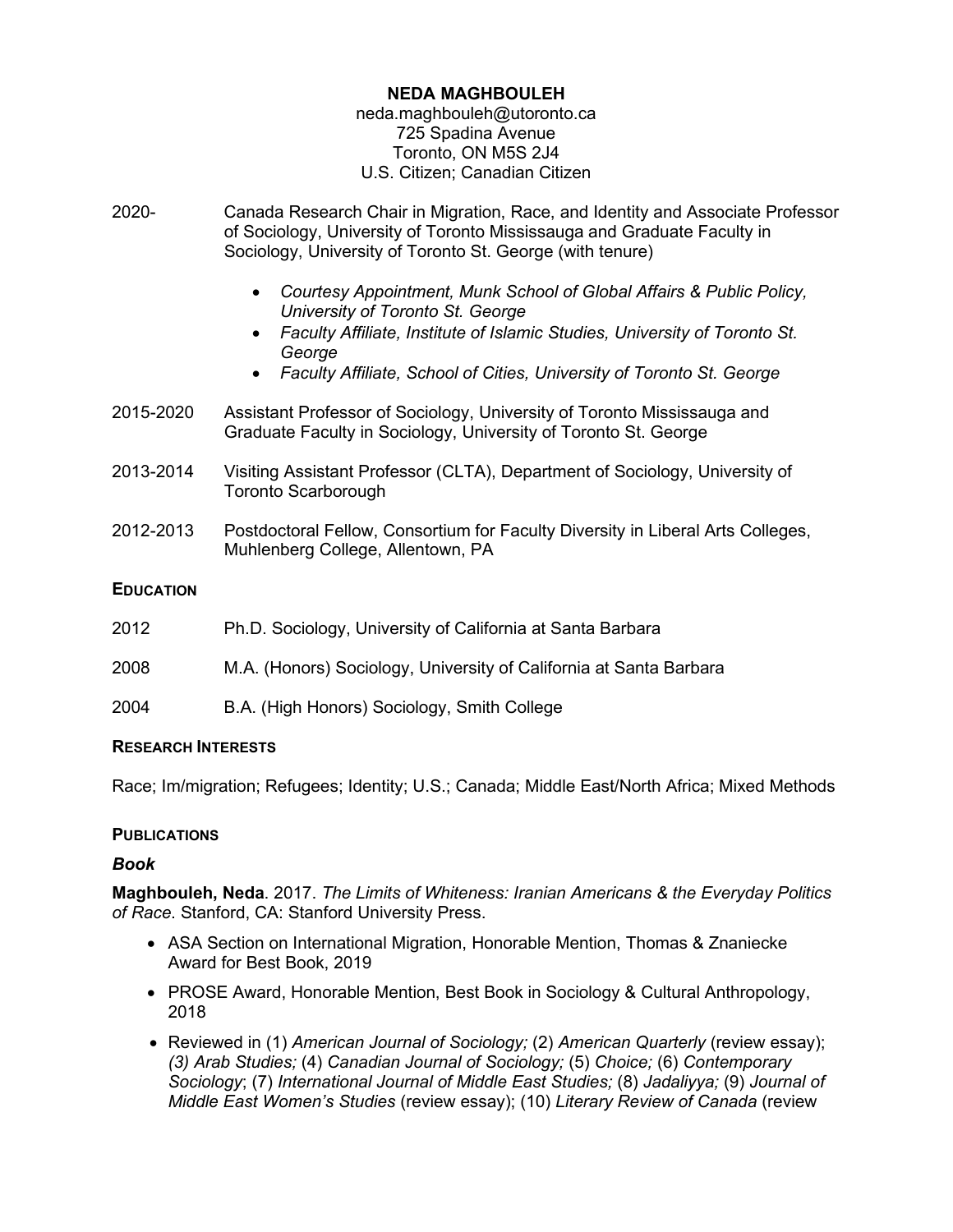essay)*;* (11) *Mashriq & Mahjar: Journal of Middle East and North African Migration Studies*

- Selected Media Coverage: *Al Jazeera, The Associated Press (AP), Los Angeles Times, The New Yorker, NPR Code Switch, VICE, Washington Post*
- Author Meets Critics Panel: Social Science History Association, November 2018

# *Peer-Reviewed Articles* (\*denotes student co-authors)

**Maghbouleh, Neda**, Ariela Schachter, and René D. Flores. 2022. "Middle Eastern and North African Americans may not be perceived, nor perceive themselves to be White." *PNAS: Proceedings of the National Academy of Sciences of the United States of America*, DOI: 10.1073/pnas.2117940119.

Schachter, Ariela, René D. Flores, and **Neda Maghbouleh**. 2021. "Ancestry, Color, or Culture? How Whites Racially Classify Others in the U.S." *American Journal of Sociology* 126(5): 1220- 1263.

• ASA Section on Racial and Ethnic Minorities, Co-Winner, Oliver Cromwell Cox Article Award, 2022

\*Iqbal, Maleeha, \*Laila Omar, and **Neda Maghbouleh**. 2021. "The Fragile Obligation: Gratitude, Discontent, and Dissent with Syrian Refugees in Canada," *Mashriq & Mahjar: Journal of Middle East and North African Migration Studies* 8(2) ISSN 2169-4435.

**Maghbouleh, Neda**. 2020. "From White to What? MENA and Iranian American non-white Reflected Race," *Ethnic and Racial Studies* 43(4): 613-31.

**Maghbouleh, Neda**, \*Laila Omar, Melissa A. Milkie, and Ito Peng. 2019. "Listening in Arabic: Feminist Research with Syrian Refugee Mothers," *Meridians: feminism, race, transnationalism* 18(2): 482-507.

**Maghbouleh, Neda**. 2015. "The War at Home: Militarized & Racialized Identities in the University Critical Language Classroom," *Critical Sociology*, Vol 41, No. 7-8, 1137-55.

**Maghbouleh, Neda**, Clayton Childress, & Carlos Alamo. 2015. "Our Table Factory, Inc.: Learning Marx Through Role Play," *LATISS: Learning & Teaching in the Social Sciences*, Vol. 8, No. 2, 5-28.

**Maghbouleh, Neda**. 2013. "The *Ta'arof* Tournament: Cultural Performances of Ethno-National Identity at a Diasporic Summer Camp," *Ethnic and Racial Studies*, Vol. 36, No. 5, 818-37.

**Maghbouleh, Neda**. 2010. "'Inherited Nostalgia' Among Second-Generation Iranian Americans: A Case Study at a Southern California University," *Journal of Intercultural Studies*, Vol. 31, No. 2, 199-218.

# *Book Chapters*

Milkie, Melissa A., **Neda Maghbouleh**, and Ito Peng. 2020. "Stress in Refugee Settlement: Syrian Mothers' Strains and Buffers during Early Integration in Canada," in *A National Project: Syrian Refugee Resettlement in Canada*, eds. Leah Hamilton, Luisa Veronis, and Margaret Walton-Roberts, Kingston, ON: McGill-Queen's University Press, 127-50.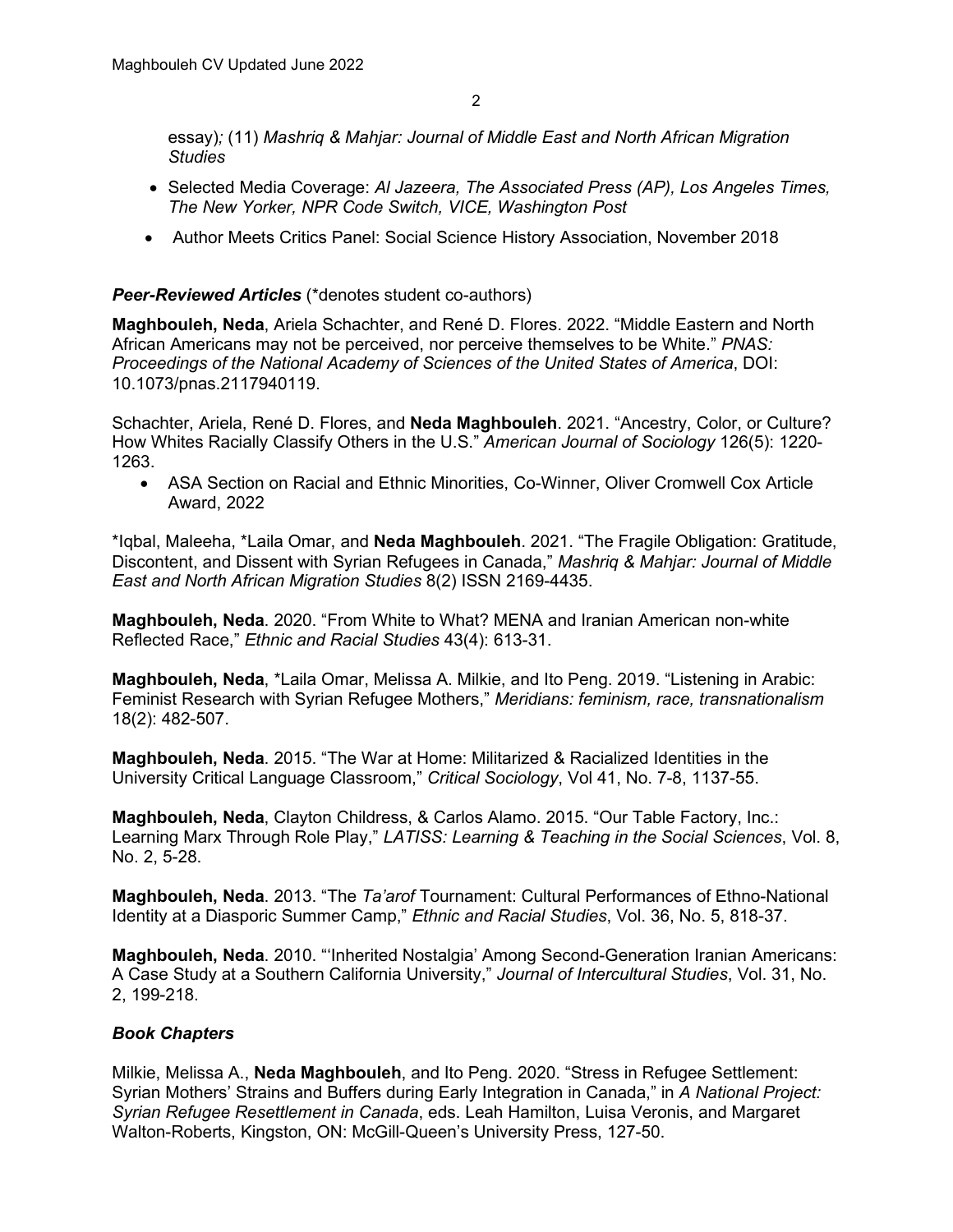**Maghbouleh, Neda.** 2020. "Critical Notes on Racism, Islamophobia, and Antisemitism," in *Racism, Islamophobia, Antisemitism, and the Future of Canadian Society: Proceedings of the Fifth S.D. Clark Symposium on the Future of Canadian Society*, ed. Robert Brym, Oakville, ON: Rock's Mills Press, 79-86.

**Maghbouleh, Neda.** 2014. "Youth and Activism: Muslim-American Girls and Women in Social Media," *EWIC Volume VI: Muslim Women & Violent Political Protest* (series/volume eds. Suad Joseph & Sarah Gualtieri). Boston, MA: Brill.

#### *Manuscripts in Progress*

\*Kahil, Rula, \*Maleeha Iqbal, and **Neda Maghbouleh**. "Grandmothers Behind the Scenes: Subordinate Integration, Care Work, and Power in Syrian Canadian Refugee Resettlement" (Revise and Resubmit at *Refuge: Canada's Journal on Refugees*).

Sharif, Mienah Z, **Neda Maghbouleh** (equal first authors), and Andrew Boozary**.** "COVID-19 Disparities among Arab or Middle Eastern and North African (MENA) Communities in Toronto: Implications for Improving Health Equity in the United States," (under review).

**Maghbouleh, Neda.** "25 Years of Charles Mills' *Racial Contract* in Sociology," invited essay for *Sociology of Race and Ethnicity*.

\*Al Saadie, Fatima, and **Neda Maghbouleh.** "Understanding Syrian Refugee Youth in Ontario Schools through an Intersectional Ecological Lens," invited submission to *Handbook of Resilience in Displaced Populations*, Springer.

#### *Additional Publications*

Kahil, Rula, \*Laila Omar, and Neda Maghbouleh. 2022. "The Pain that Bonds Us," *The Society for the Diffusion of Useful Knowledge*. *Blackwood Gallery broadsheet 12: BONDING.* 

**Maghbouleh, Neda**, René D. Flores, and Ariela Schachter. 2022. "5 Years After Muslim Ban, Middle Eastern and North African (MENA) Americans Remain Hidden*, Newsweek*, February 8.

**Maghbouleh, Neda.** 2021. "Arab and Middle Eastern Populations: No Longer Erased," research brief for the Spencer Foundation, February 15.

**Maghbouleh, Neda.** 2020. "Review of Arab Routes: Pathways to Syrian California, by Sarah Gualtieri," *Mashriq & Mahjar: Journal of Middle East and North African Migration Studies* 7(2): 113-6.

**Maghbouleh, Neda**. 2020. "Review of 9/11 Generation: Youth, Rights, and Solidarity in the War on Terror, by Sunaina Maira," *Feminist Review* 123(1): 151-2.

**Maghbouleh, Neda**. 2019. "Looking Forward: Voices of the Future," invited essay for *World on the Move: Newsletter of the ASA Section on International Migration.* 

**Maghbouleh, Neda**. 2019. "Review of Keeping it Halal: The Everyday Lives of Muslim American Teenage Boys, by John O'Brien," *American Journal of Sociology* 124(5): 1571-3.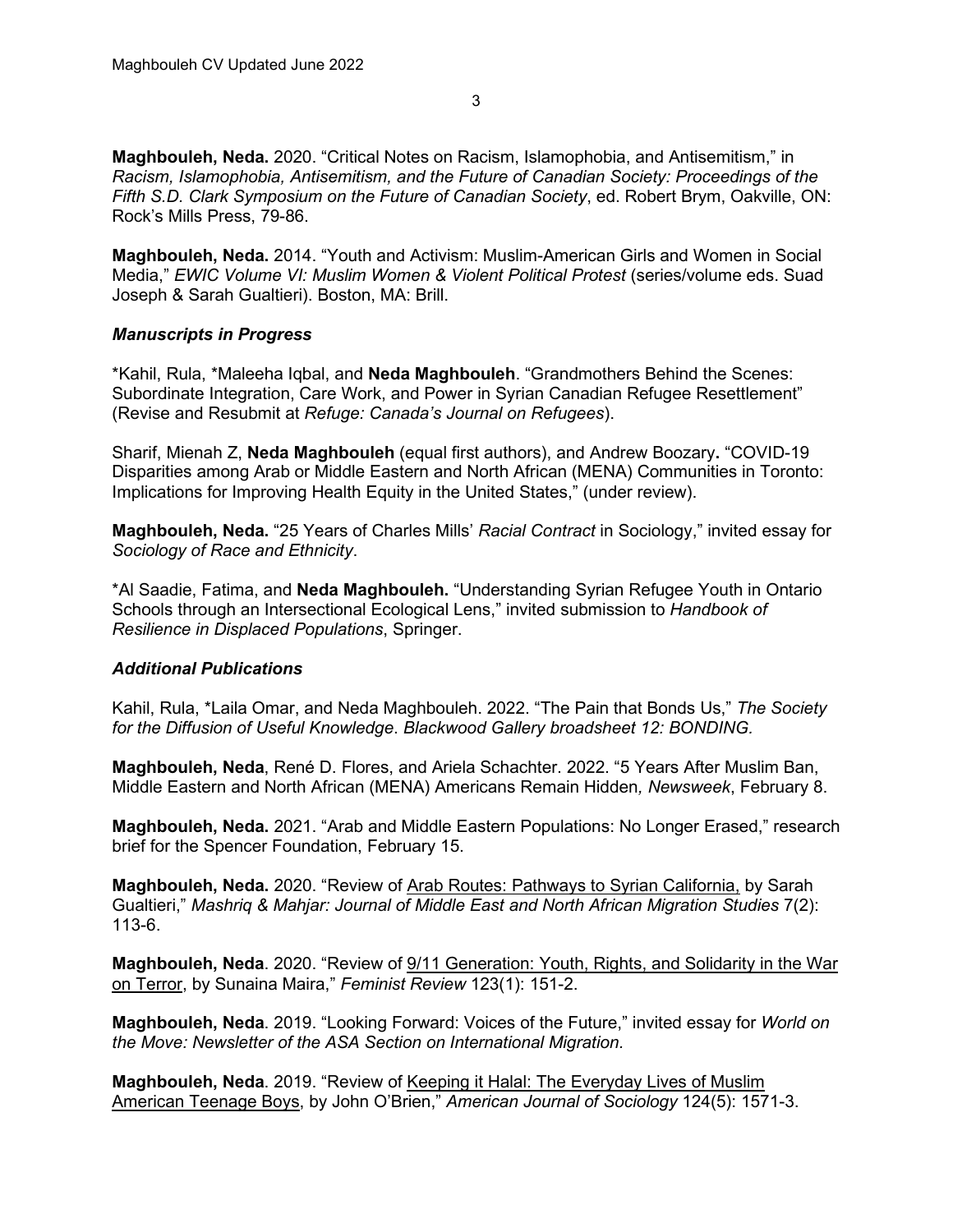4

**Maghbouleh, Neda.** 2017. "Where Are You From? How Place Determines Race for Racially In-Between Immigrants," *Stanford University Press Blog*, October 9, 2017.

**Maghbouleh, Neda.** 2015. "Artefacts: The Ugly Persian House," *Tirgan Magazine* (Publication of Tirgan Festival: Harbourfront Centre, Toronto, Canada) August 20.

**Maghbouleh, Neda.** 2014. "Iranians with stolen passports tell story of high-stakes migration," *Toronto Star*, March 16.

• [Reprinted as "Why people flee on false passports," *The Week*, March 19, 2014]

**Maghbouleh, Neda.** 2012. "Shahs of Sunset': The Real Iranians of Los Angeles?" *Salon.com*  (cover article), November 30.

**Maghbouleh, Neda.** 2009. "A Great Inheritance, A Special Destiny: Barack Obama's Candidacy and the Performance of Racial History in Portland, Oregon," *New Racial Studies*  (Publication of the University of California New Racial Studies Center), January 20.

# **EXTERNAL ADVISORY, EDITORIAL, AND ELECTED POSITIONS**

| 2022-2025 | Council Member-at-Large (elected national position), American Sociological<br>Association, (3-year term)                                               |
|-----------|--------------------------------------------------------------------------------------------------------------------------------------------------------|
| 2022      | Summer at Census (visiting scholar), U.S. Census Bureau                                                                                                |
| 2021      | Advisor to Spencer Foundation (Chicago, IL) on categorical data markers and<br>data infrastructure for Arab and Middle Eastern populations             |
| 2021-2023 | Member (appointed), President Prudence Carter's Program Committee for 2023<br>Meeting in Philadelphia, American Sociological Association (2-year term) |
| 2021-2024 | Research Advisory Subcommittee (elected national position), Canadian<br>Sociological Association (3-year term)                                         |
| $2021 -$  | Editorial Board, Mashrig & Mahjar: Journal of Middle East and North African<br><b>Migration Studies</b>                                                |
| 2020-     | Editorial Board, American Behavioral Scientist                                                                                                         |
| 2020-2022 | Editorial Board, Contemporary Sociology                                                                                                                |
| 2020-2022 | Member (appointed), President Cecilia Menjivar's Program Committee for 2022<br>Meeting in Los Angeles, American Sociological Association (2-year term) |
| 2020-2022 | Member (elected national position), Committee on Committees, American<br>Sociological Association (2-year term)                                        |
| 2018      | Credited consultant to AI Jazeera English (AJ+) 4-part video series on "Untold<br>America: Becoming Iranian-American"                                  |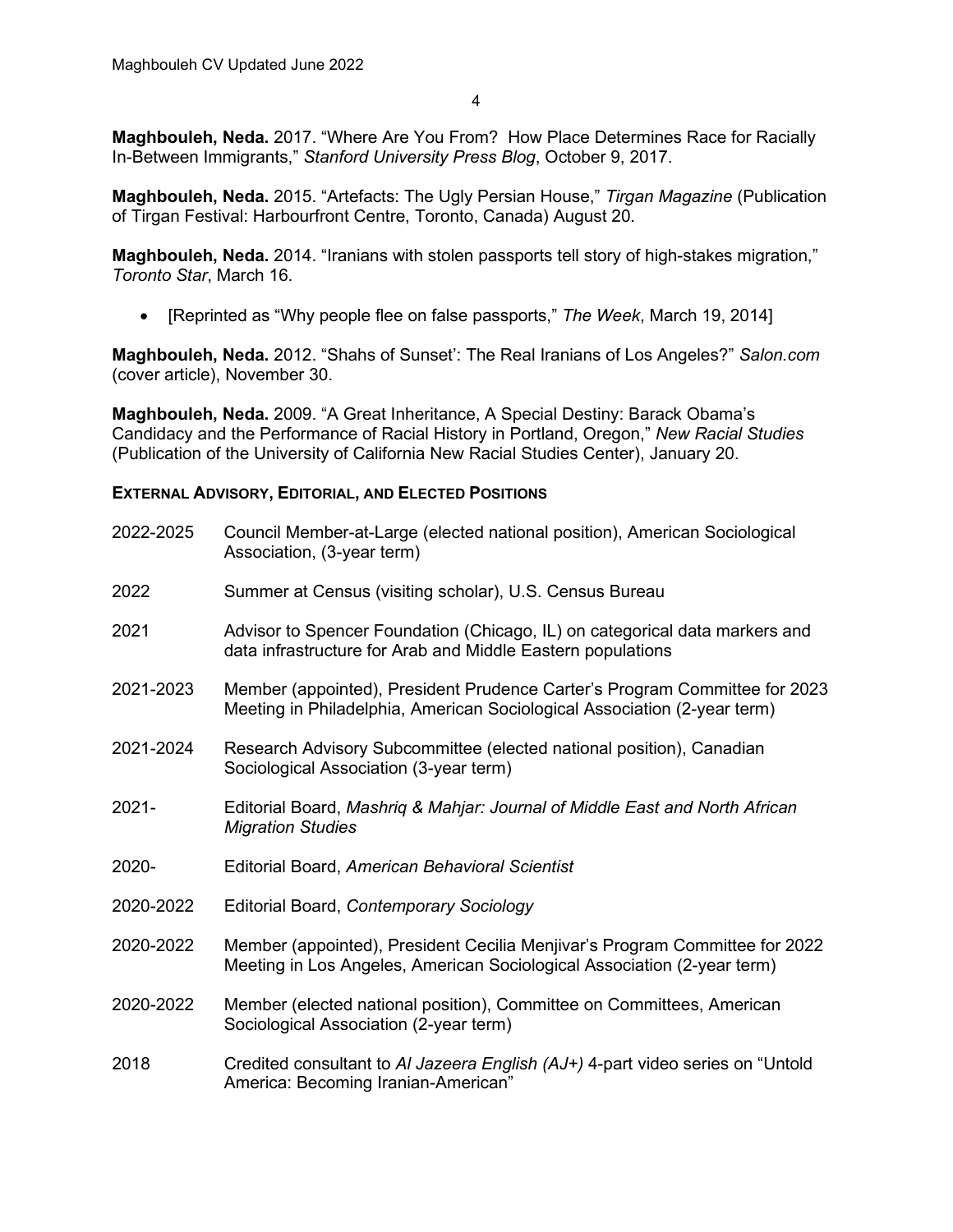#### **EXTERNAL RESEARCH GRANTS**

- 2021 Wall Scholar, Peter Wall Institute of Advanced Study, University of British Columbia, August 2021-July 2022, \$180,000
- 2018-23 PI. "Settlement, Integration, & Stress: A 5-Year Longitudinal Study of Syrian Newcomer Mothers & Teens in the GTA," SSHRC Insight Grant, \$349,000
- 2018-23 PI. Early Researcher Award, Province of Ontario Ministry of Research, Innovation, and Science, \$140,000
- 2016 Co-Investigator. "Parenting Stress in Refugee Settlement: Assessing Parenting Strains & Buffers among Syrian Refugee Parents during early Integration into Canada," SSHRC and Ministry of Immigration, Refugees, and Citizenship Canada, \$24,999
- 2016 Collaborator. "Developing a Diary Tool to Examine Sexual Violence," SSHRC Insight Development Grant, \$61,979

#### **EXTERNAL HONORS AND AWARDS**

- 2022 Oliver Cromwell Cox Article Award (Co-Winner), ASA Section on Racial and Ethnic **Minorities**
- 2021 "40 Under 40," NIAC (National Iranian American Council), Washington DC
- 2019 Canada Research Chair in Migration, Race, and Identity (5-year federally endowed chair, renewable 1x)
- 2019 Thomas and Znaniecki Best Book Award (Honorable Mention), ASA Section on International Migration
- 2019 PROSE Award for Best Book in Sociology and Cultural Anthropology (Honorable Mention), Association of American Publishers, Scholarly Publishing Division
- 2015 Women of Color Leadership Fellow, National Women's Studies Association (NWSA)
- 2011 SAGE/Pine Forge Teaching Innovations Award, ASA Section on Teaching and Learning
- 2008 National Science Foundation, INSCITES-NSF Fellow (Grant #0525271)

#### **INTERNAL AWARDS AND GRANTS**

- 2019 Race, Media, and Global Migration Working Group Grant, McLuhan Centre for Culture and Technology, University of Toronto St. George
- 2017 Peel Social Lab Grant, Department of Sociology, University of Toronto Mississauga
- 2016 Connaught New Researcher Award, University of Toronto St. George
- 2016 Sociology Research Opportunity Mentor Program, University of Toronto Mississauga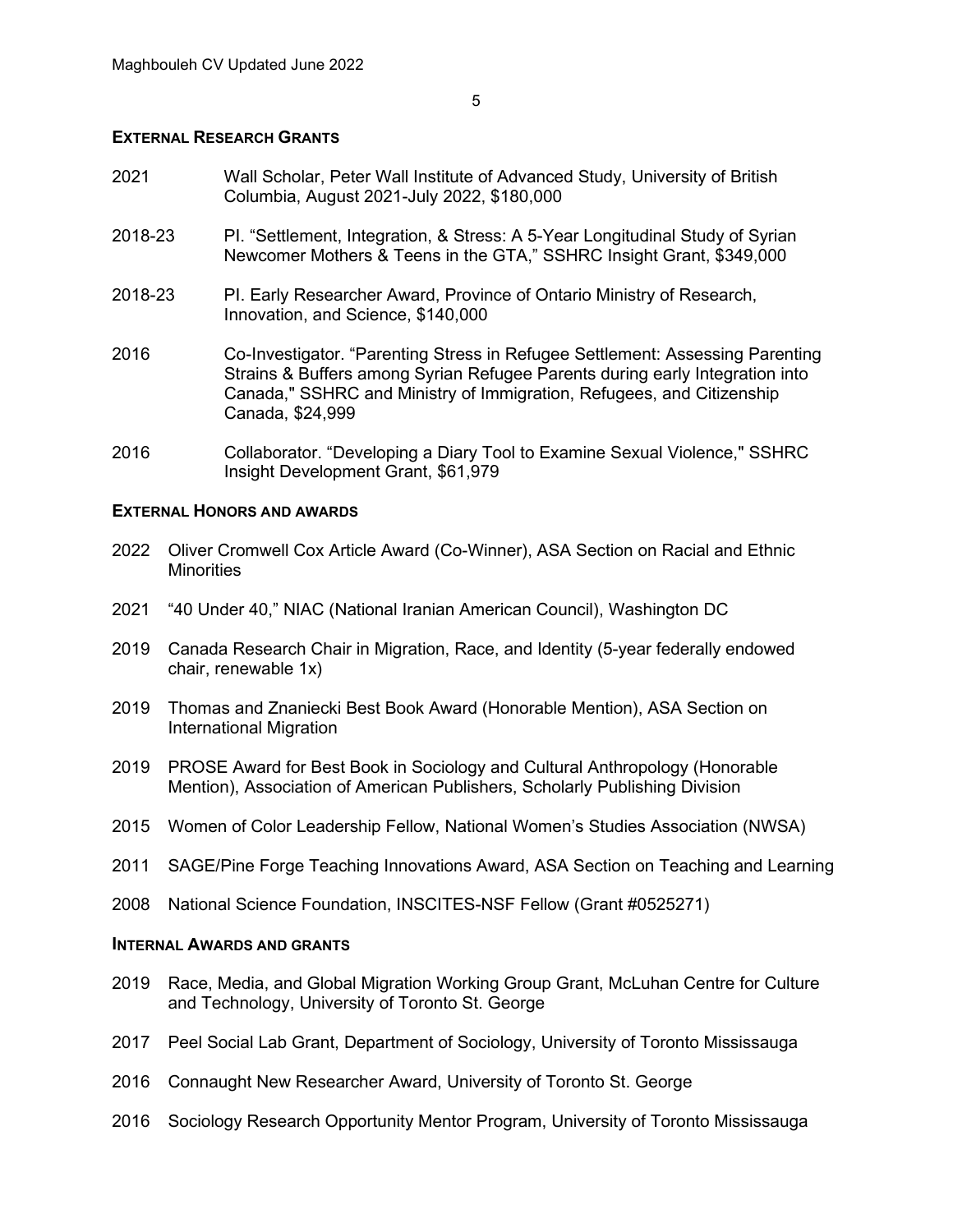2015 Start-up funds top-up, "'Middle Eastern' as a Racial Category in Collective Behavior and Cognition," University of Toronto Mississauga

#### **CONFERENCE PRESENTATIONS (\*UPCOMING)**

\* (With Rula Kahil and Maleeha Iqbal) "Subordinate Integration, Care Work, and Power in Syrian Refugee Resettlement," Annual Meeting of the Middle East Studies Association, Denver, CO, November 2022.

"The U.S. Census, Political Power, and Resources," Speaker on Presidential Panel (Rogelio Saenz, organizer), Annual Meeting of the American Sociological Association, Los Angeles, August 2022.

\* (With Rula Kahil and Maleeha Iqbal) "Grandmothers Behind the Scenes," Annual Meeting of the American Sociological Association, Los Angeles, August 2022.

\* "Journalists Bringing Structural and Systems-Based Thinking to Their Beats: Jamelle Bouie, Jerusalem Demsas, and Dara Lind," Panel Organizer, Presidential Panel, Annual Meeting of the American Sociological Association, Los Angeles, August 2022.

\* "Immigrant Families: Experiencing and Responding to Bureaucratic Displacement," Panel Organizer, Annual Meeting of the American Sociological Association, Los Angeles, August 2022.

\* "Revising How MENA Race/Ethnicity is Measured," Robert Wood Johnson Foundation (RWJF) and Institute for the Study of "Race" & Social Justice at UNM convening on "Employing an Intersectionality Framework in Revising Office of Management and Budget (OMB) Standards for Collecting Administrative Race and Ethnicity Data," Albuquerque, NM, June 23-24, 2022.

"Sociology and the Internationalization of Canadian Higher Education: Dakshana Bascaramurty, Pallavi Banerjee, Isabel Fandino, and Sarom Rho," Panel Organizer and Moderator, CSA Research Advisory Subcommittee, Annual Meeting of the Canadian Sociological Association, May 2022.

"Immigrant Disintegration: The Case of MENA Migrants in the US and Canada," Panelist on "Race and Racism" Invited Session by ASA Program Committee (Victor Ray, organizer), Annual Meeting of the American Sociological Association, Chicago, August 2021.

(With PhD students Maleeha Iqbal and Laila Omar) "The Fragile Obligation: Gratitude, Discontent, and Dissent with Syrian Refugees in Canada," ASA Section on International Migration Panel: "Bringing Emotions in the Scholarship of Migration and Incorporation," Annual Meeting of the American Sociological Association, Chicago, August 2021.

"Global Islamophobia: Racialization and Religion," Panel Organizer, Invited Session by ASA Program Committee, Annual Meeting of the American Sociological Association, Chicago, August 2021.

"Borders, Sanctions, Bans: MENA and the Sociology of Immigration," Midwest Migration, Ethnicity, and Race Conference, Wayne State University, Detroit, MI, April 30-May 1, 2020 (to be rescheduled due to COVID19).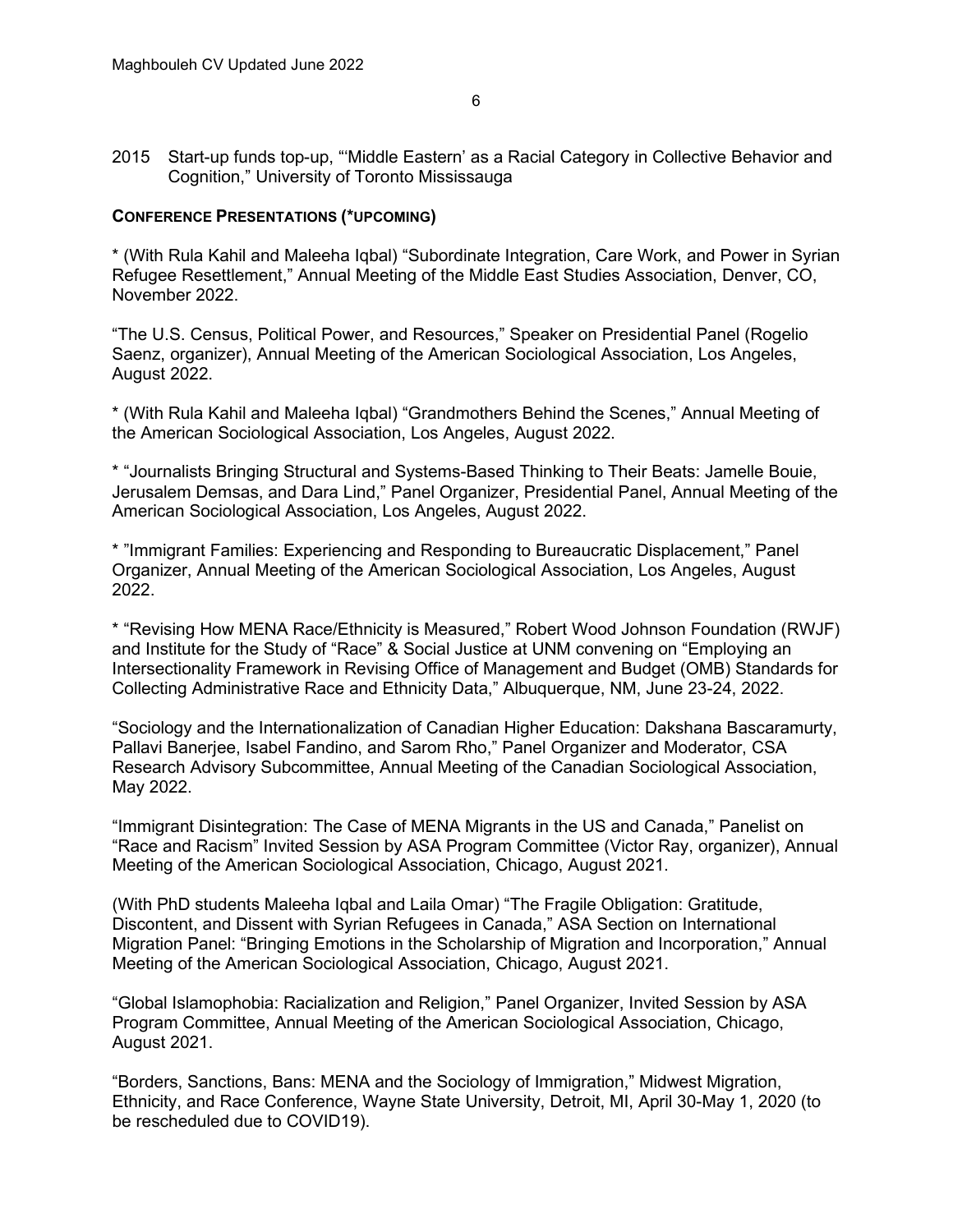"Understanding Islamophobia," Panelist, Presidential Thematic Panel, Eastern Sociological Society, Philadelphia, PA, February 28, 2020.

"Borders, Sanctions, Bans: Critical Migration Studies and the Case of MENA Migrants to the US," Critical Migration Studies Mini-Conference, Eastern Sociological Society, Philadelphia, PA, February 28, 2020.

"Narrating Migration: Emerging Methods and Cross-Disciplinary Directions," Presenter, Middle East Studies Association, New Orleans, LA, November 17, 2019.

"Like a Nervous Condition: How Syrian Refugee Mothers Experience Parental Strain in Early Resettlement," 4<sup>th</sup> Annual Research Roundtable on Gender and the Economy, Rotman School of Management, University of Toronto, November 12, 2019.

"Anti-Muslim Racism and the 'MENA' Box: Expulsions and Escapes from Whiteness," on Seeing Beyond the State: Understanding Racial Classification and Racism in the U.S. From Below, invited session, Annual Meeting of the American Sociological Association, August 12, 2019.

"Still One Drop of Blood? Uncovering the Rules of Racial Classification in the U.S." with Ariela Schachter and Rene Flores, on Race, Genetics, and Belonging: Section on Racial and Ethnic Minorities session, Annual Meeting of the American Sociological Association, August 11, 2019.

"Listening in Arabic: Translating 'Crisis' with Syrian Newcomer Families in Toronto," sponsored session on Transnational Feminisms in a Divided Age: A *Meridians* Roundtable on Publishing, Community, Activism, and Art, Annual Meeting of WGSRF, Vancouver, BC, June 4, 2019.

"Syrian Canada, the 'Refugee Crisis,' and Generational Care," Annual Meeting of the Association for Asian American Studies, Madison, WI, April 26, 2019.

"Still One Drop of Blood? The New Rules of Ethnoracial Classification in the U.S," with Ariela Schachter and René Flores, Session 507: Panel on Measurement of Race and Gender, Annual Meeting of the Population Association of America, Austin, TX, April 14, 2019.

"The Fragile Obligation: Transacting Gratitude and Discontent with Syrian Newcomer Mothers in Canada," Annual Meeting of the Middle East Studies Association, San Antonio, TX, November 17, 2018.

"Author Meets Critics: *The Limits of Whiteness* by Neda Maghbouleh," Annual Meeting of the Social Science History Association, November 10, 2018.

"*The Limits of Whiteness:* Locating Iranian Diaspora Studies in American Studies," Annual Meeting of the American Studies Association, November 9, 2018.

"Author Meets Critics: *Keeping it Halal*, by John O'Brien," Annual Meeting of the Association for the Sociology of Religion, August 12, 2018.

"Travel Ban 3.0 and the MENA Question," Divided We Stand? Race and Immigration in the Trump Era, University of Texas at Austin, May 4, 2018.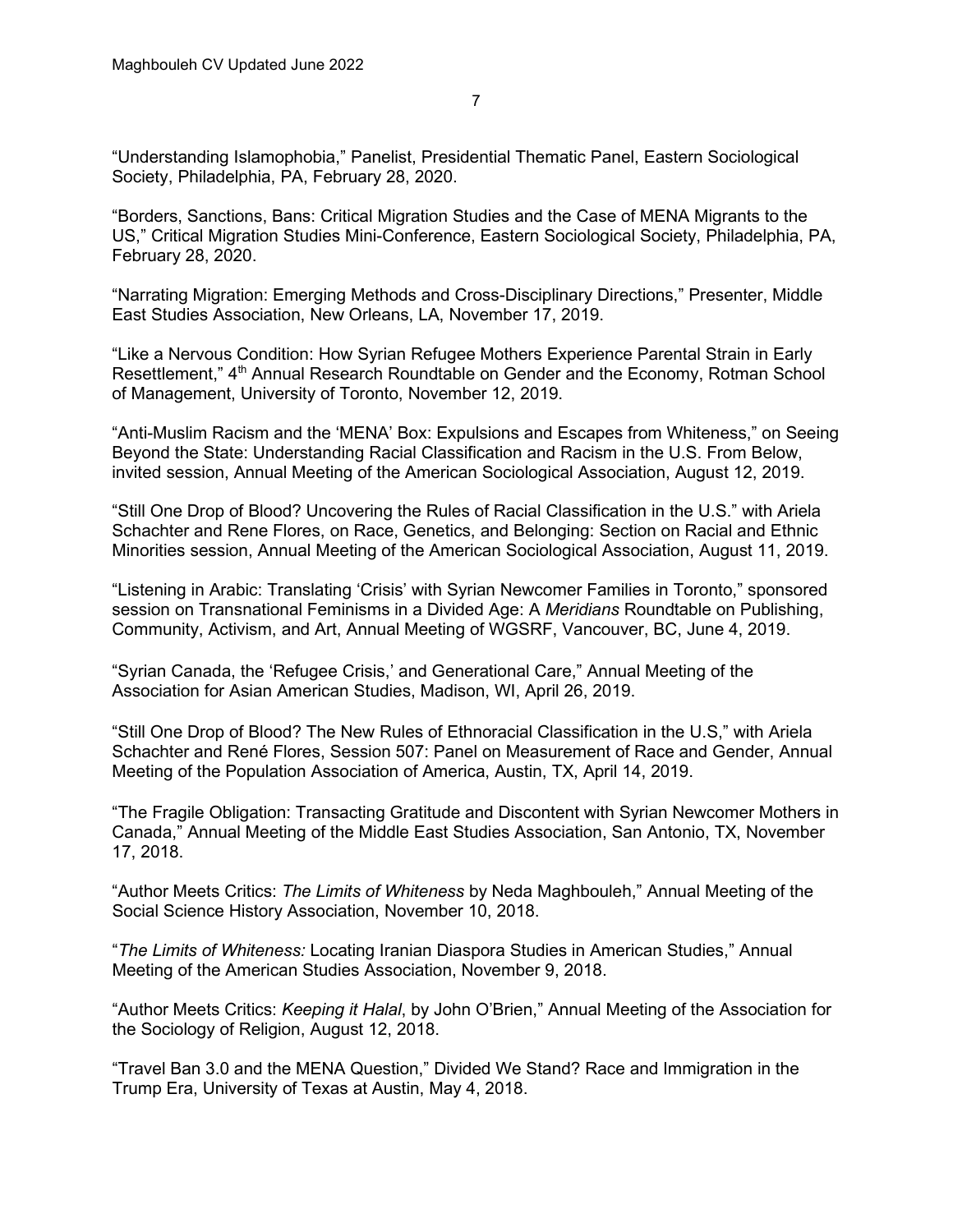"Groupness and Anti-Muslim Racism: Evidence from the Case of Iranians in the United States," Conference on Race, Rights, Religion, University of Pennsylvania, April 20, 2018.

(With PhD student Laila Omar) "Fostering the Resettlement of Refugee Children and Youth in Canada," Pathways to Prosperity National Conference, Toronto, ON, November 16, 2017.

(With Melissa Milkie and Ito Peng) "Preliminary Outcomes from Research with Syrian Refugee Newcomers: Stressors, Mental Health, and Integration," (second author) Canadian Sociological Association, Toronto, ON, May 29, 2017.

(With Melissa Milkie and Ito Peng) "Syrian Refugee Mothers in a New World: Stressors, Supports, and Mental Health," 19th Annual Metropolis Conference, Montreal, QC, March 16, 2017.

(With undergraduate students Jamila Dei-Sharpe and Maleeha Iqbal) "Where are the Mothers' Groups? A Pilot Study in Toronto," Annual Conference of the Motherhood Initiative for Research and Community Involvement (MIRCI), Toronto, Canada, October 17, 2016.

"Liminal Races in Liminal Spaces: The Iranian-American Body in Transnational Motion," Annual Conference of the Law & Society Association, New Orleans, LA, June 3, 2016.

"Freakshow: The Revocation of Iranian Whiteness in Affluent Beverly Hills," Annual Conference of the American Studies Association, Toronto, ON, October 4, 2015.

"'Ugly Persian Houses' and the Racial History of Iranian America," Bi-Annual Conference of the International Society for Iranian Studies, Montreal, QC, August 7, 2014.

(With Erik Love) "White on White Crime: The Confounding Case of Middle Eastern Racial Identification," Annual Conference of the Law & Society Association, Minneapolis, MN, May 31, 2014.

(With Erik Love) "Mistaken for Muslim: The Racial Classification of Ascribed Identities," Annual Conference of the Society for the Study of Social Problems, New York, August 10, 2013.

(With Clayton Childress) "Encouraging Student Engagement with Inequality, Capitalism, and Marx," Annual Conference of the Society for the Study of Social Problems, New York, August 10, 2013.

(With Clayton Childress and Carlos Alamo) "Our Table Factory, Inc: Active Learning to Teach Marx," Annual Conference of the Eastern Sociological Society, Boston, MA, March 24, 2013.

# **KEYNOTE ADDRESSES (\*UPCOMING)**

\*Keynote: "Racial Loopholes, Administrative Erasures: Researching MENA Identities," Conference of the American Arab, Middle Eastern, and North African Psychological Association (AMENA-Psy), September 23, 2022.

Keynote: "The Last Iranian Americans? Bans, Sanctions, & Immigrant Disintegration," Wilson Library Rare Book Collection and Center for Middle East & Islamic Studies, UNC-Chapel Hill, March 19, 2020 (postponed due to COVID19).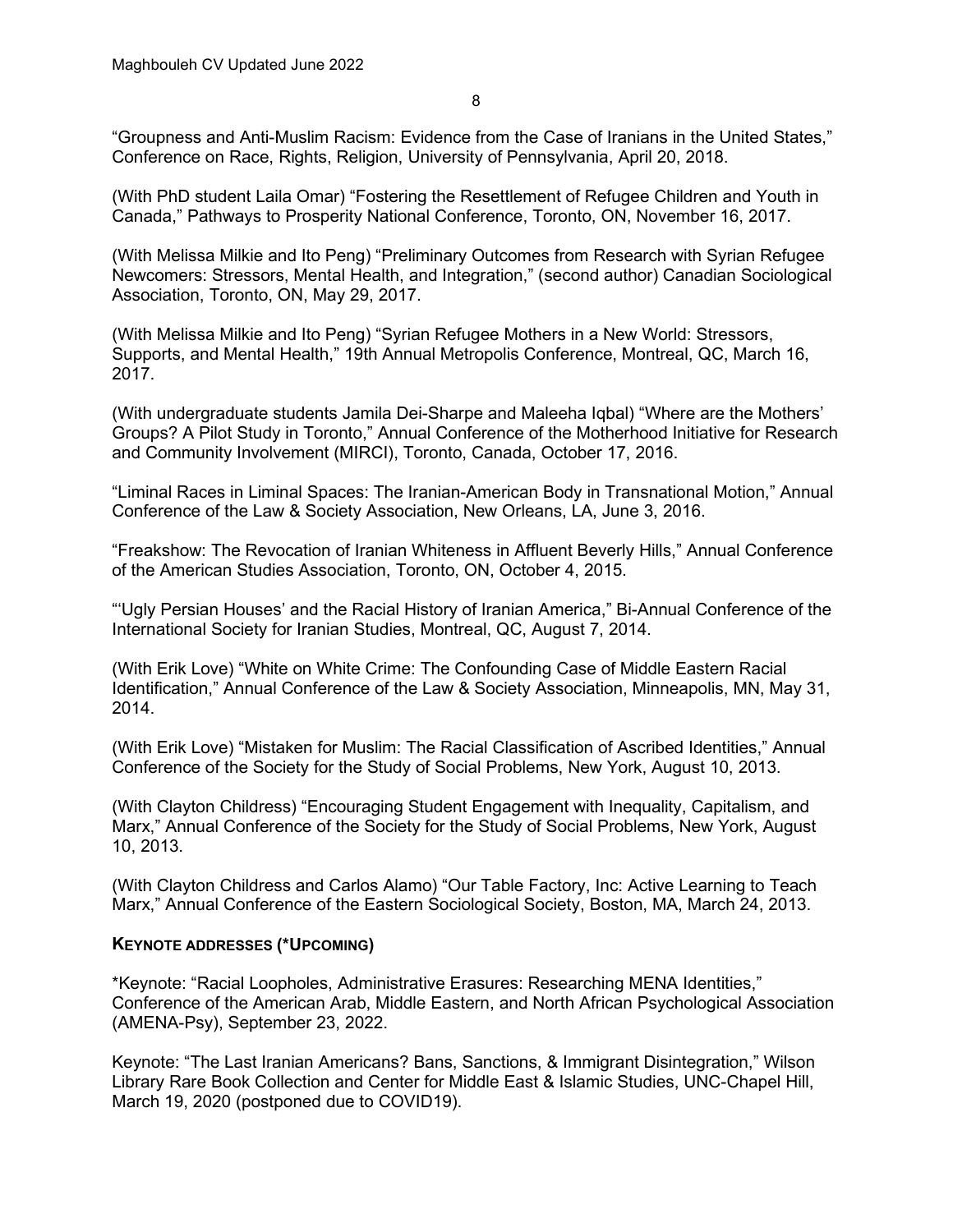Keynote: "Immigration and the Muslim Ban," Crossing Borders Symposium, UC San Diego, San Diego, CA, May 2, 2019.

Keynote: Special Citizenship Ceremony, co-sponsored by Government of Canada and Institute for Canadian Citizenship, Toronto Reference Library, April 23, 2019.

Keynote: Ninth Annual Taleghani Endowed Lecture: *Limits of Whiteness*, University of Arizona, April 4, 2019.

Keynote: "Forty Years and More at the *Limits of Whiteness*," Forty Years and More: International Conference on Iranian Diaspora Studies, San Francisco State University, March 29, 2019.

# **INVITED TALKS**

*Limits of Whiteness* Book Talk (classroom visits denoted by \*)

- University of Toronto Rotman School of Business, 9/20/2017
- UC Berkeley Middle East Studies and Ethnic Studies, 10/24/2017
- San Francisco State Sociology and Iranian Diaspora Studies Centre, 10/25/2017
- Simon Fraser University Sociology and Institute for the Humanities, 10/29/2017
- City College of New York Asian American Studies and Anthropology, 11/8/2017
- New York University Iranian Studies Initiative, 11/9/2017
- University of Illinois Chicago Sociology and Social Justice Initiative, 2/6/2018
- University of Chicago, Seminary Coop Bookstore, "Neda Maghbouleh on the *Limits of Whiteness* in conversation w Alex Shams," 2/6/2018
- Harvard University, Harvard Law School, 2/21/2018
- UMass Amherst Legal Studies and Political Science, 2/23/2018
- Hampshire College, All-College Lecture, 2/23/2018
- Portland State University, All-College Lecture & "Everybody Reads 2018" Program for Multnomah County Library, 4/16/2018
- UCLA Sociology, 4/26/2018
- UC Santa Barbara Sociology and Multicultural Center, 5/1/2018
- NCORE 2018 Meet the Author, New Orleans, LA, 6/3/2018
- Hamilton College, All-College Lecture, Clinton, NY, 10/4/2018
- University of Calgary, Sociology, Calgary, AB, 3/1/2019
- Tufts University, Sociology and Center for the Humanities, 4/19/2019
- Duke University, Middle East Studies Center, 3/18/2020 (to be rescheduled due to COVID19)
- \*Swarthmore College, Political Science (Osman Balkan), 10/27/2020
- \*UC Santa Barbara, Sociology (Jean Beaman), 2/12/2021
- \*Grinnell College, Sociology (Patrick Inglis), 2/18/2021
- \*Columbia University, Sociology (Ryan Hagan), 2/22/2021
- Peace Corps Iran Association, San Francisco, CA 5/12/2021
- \*University of Virginia, Sociology (Ian Mullins), 6/9/2021
- San Francisco State, Center for Iranian Diaspora Studies, 6/10/2021
- \*Stanford Graduate School of Education (Jonathan Rosa), 10/5/2021
- \*University of Notre Dame, Sociology (Anna Haskins), 11/9/2021
- \*UC Merced, Sociology (Stephanie Canizales), 11/10/2021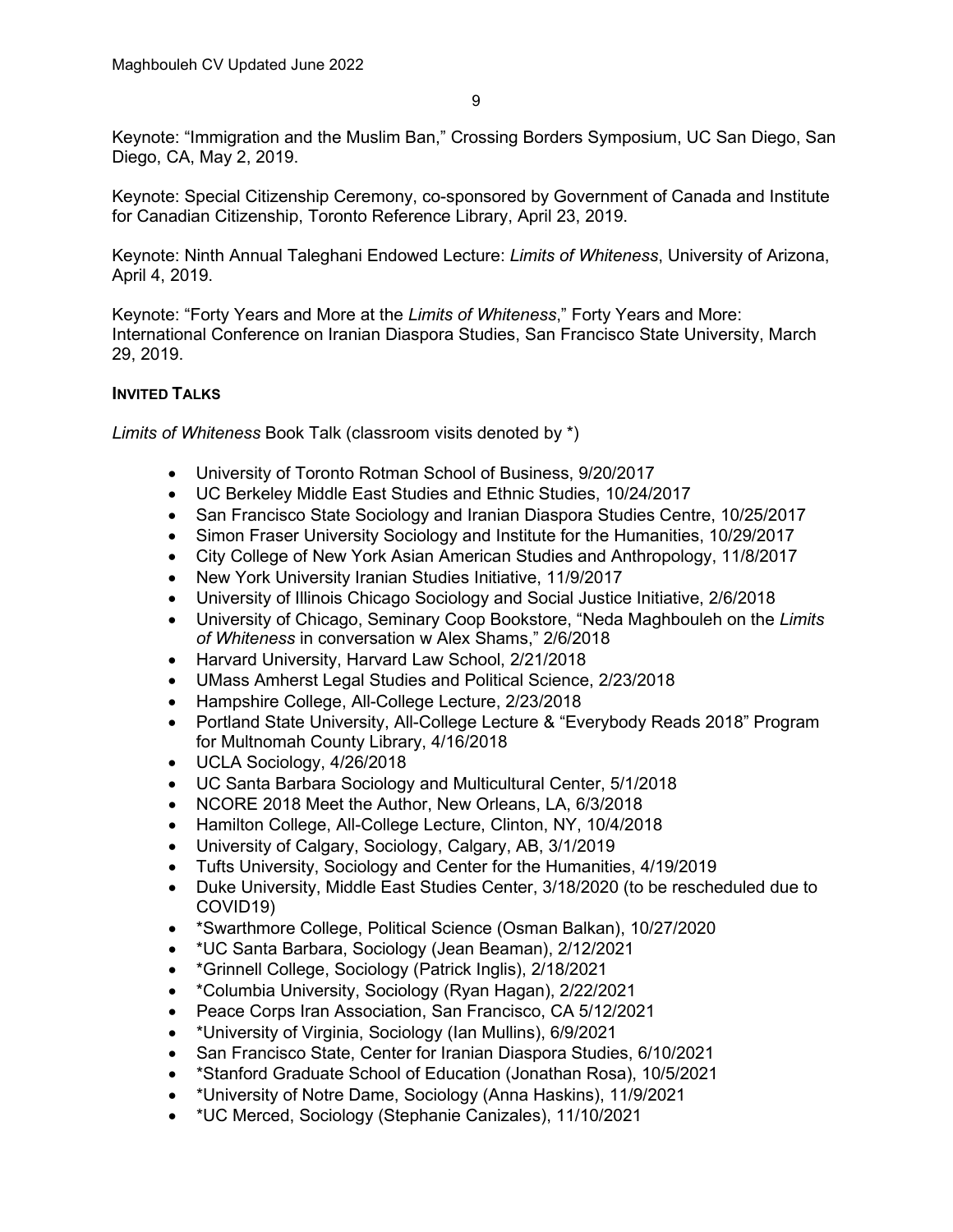10

"Unsettled: How MENA Americans are seen and see themselves," Lecture Series on Race and Racism in MENA, Middle East Studies Program, UW-Madison, September 16, 2022.

Discussant for Research in Progress Event: Eman Abdelhadi's *Marked: Why Women Leave Muslim Communities and Men Stay*, Boston Migration Workshop, Boston University, March 4, 2022.

"Grandmothers Behind the Scenes: Subordinate Integration, Care Work, and Power in Syrian Canadian Refugee Resettlement," UBC Sociology Research Forum, March 3, 2022.

"Middle Eastern and North African Americans may not be perceived, nor perceive themselves to be White," NYU Department of Sociology Culture Workshop, February 25, 2022.

"*Perfectly Parvin*: A Conversation with author Olivia Abtahi and Neda Maghbouleh," NIAC-Colorado, Lighthouse Writers Workshop, The Word: A Storytelling Sanctuary, and Duende District, May 27, 2021.

"Iranian Diaspora Studies," Northwestern University, Colloquium for Global Iran Studies, May 20, 2021.

"The Model Minority Myth: A discussion circle with Neda Maghbouleh, author of *The Limits of Whiteness*" Shia Racial Justice Coalition*,* April 24, 2021.

"Racial Hinges, Racial Loopholes: Iranians in the U.S.," Center for Middle East Studies, Iranian Studies Initiative, UC Berkeley, March 17, 2021.

"How to Develop a Research Agenda and Methodological Expertise," Special colloquium for Sociology graduate students at Purdue University, February 19, 2021.

"How to Develop a Research Agenda and Practice Public Engagement," ASHE Council of International Higher Education, October 12, 2020.

"Literatures of Annihilation, Exile, & Resistance: *Limits of Whiteness* Neda Maghbouleh book reading with Azareen Van der Vliet Oloomi," Kroc Institute for International Peace Studies, University of Notre Dame, September 4, 2020.

"Ancestry, Color, or Culture? How Whites Racially Classify Others in the U.S.," Culture and Politics Workshop, UNC Sociology, August 14, 2020.

"Understanding BLM: Addressing Anti Blackness in Our Community," NIAC (National Iranian American Council), July 24, 2020.

"Battling Anti Blackness in the Iranian Diaspora," Harvard Iranian Alumni Summit, July 16, 2020.

Commencement Speech, Middle Eastern Students' Cultural Commencement, Cal-Poly San Luis Obispo, June 12, 2020.

Comments on Kazemipur, Owusu-Bempah, & Weinfeld, 5<sup>th</sup> SD Clark Symposium on Racism, Islamophobia, Antisemitism, and the Future of Canadian Society, Hart House, University of Toronto, November 1, 2019.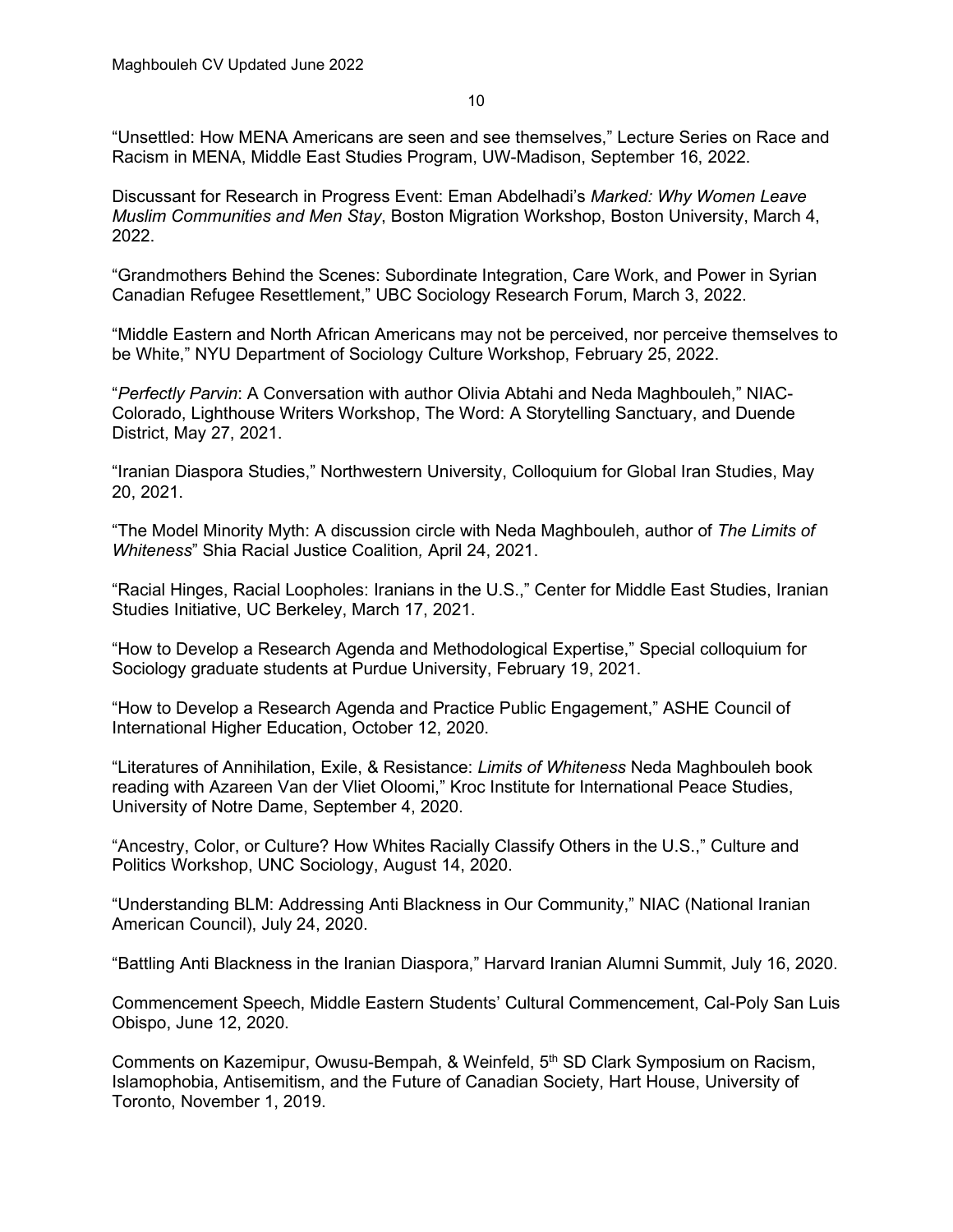"'It's like a nervous condition': Syrian Refugee Mothers' Parental Strains During Early Resettlement," Invited presentation to Ministry of Immigration, Refugees, and Citizenship Canada for World Refugee Day, Ottawa, ON, June 20, 2019.

"Syrian Refugee Mothers' First Year of Resettlement in Toronto," invited presentation to Calgary Catholic Immigration Society: March 1, 2019.

"'Canada Lifted Me Up when I was Drowning': Notes on Syrian Newcomer Mothers' First Year of Resettlement," Hampshire College, February 23, 2018.

"Fighting Islamophobia Through Arts, Activism, and Advocacy," community-focused talks on *Limits of Whiteness*, anti-Muslim racism, and Travel/Muslim Ban

- Berkeley Persian Center (non-profit), Berkeley, CA, 11/24/2017
- Asian Arts Initiative (non-profit), with Erik Love, Fariha Khan, and Sara Zia Ebrahimi, cosponsored by University of Pennsylvania, Philadelphia, PA, 11/11/2017
- Andisheh Centre (non-profit), co-sponsored by International Students of Portland State University, Portland, OR, 4/15/2018
- Kanoon Persian Cultural Center (non-profit), co-sponsored by the Graduate Iranian Students Organization of Georgia Tech, Atlanta, GA, 11/9/2018
- Persian Cultural Center of San Diego (non-profit), co-sponsored by UC San Diego Third World Studies, San Diego, 5/1/2019

"Comments on Jooyoung Lee's *Blowin Up: Rap Dreams in South Central*," Book Launch, Centre for the Study of the United States, Munk School of Global Affairs, University of Toronto, December 1, 2016.

"What I Wish I Hadn't Learned," Qualitative Research in Reflection, Department of Sociology, University of Toronto, November 17, 2016.

"Race in Diaspora: The Case of Iranian-Americans," Lines of Identity: Middle East Diasporas Workshop, University of Manitoba, December 4-6, 2015.

"When White Becomes Brown," Iranian Studies Seminar, Department of Middle East Studies, University of Toronto, October 23, 2015.

"Iranian-Americans and the Everyday Politics of Race," Inauguration of the Iranian Studies Initiative, Department of Middle East Studies, USC, Los Angeles, April 10, 2015.

"White like U.S.: Racial Microaggressions between ROTC & Heritage Learners in Post-9/11 Critical Language University Classrooms," Dickinson College, Carlisle, PA, February 15, 2013.

"Pearls and Complacency? Tumbling Elitism, Co-Opting Resistance," Otelia Cromwell Day, Smith College, Northampton, MA, November 8, 2012.

"Off White: A Political History of the Racial Classification of Middle Easterners in the United States," Inaugural lecture in "Distinguished Lecture Series," Iranian Association and Department of Sociology, University of Connecticut, Storrs, CT, April 23, 2012.

"'The Help': Watching with a Black Feminist Approach," Smith College, Northampton, MA, April 15, 2012.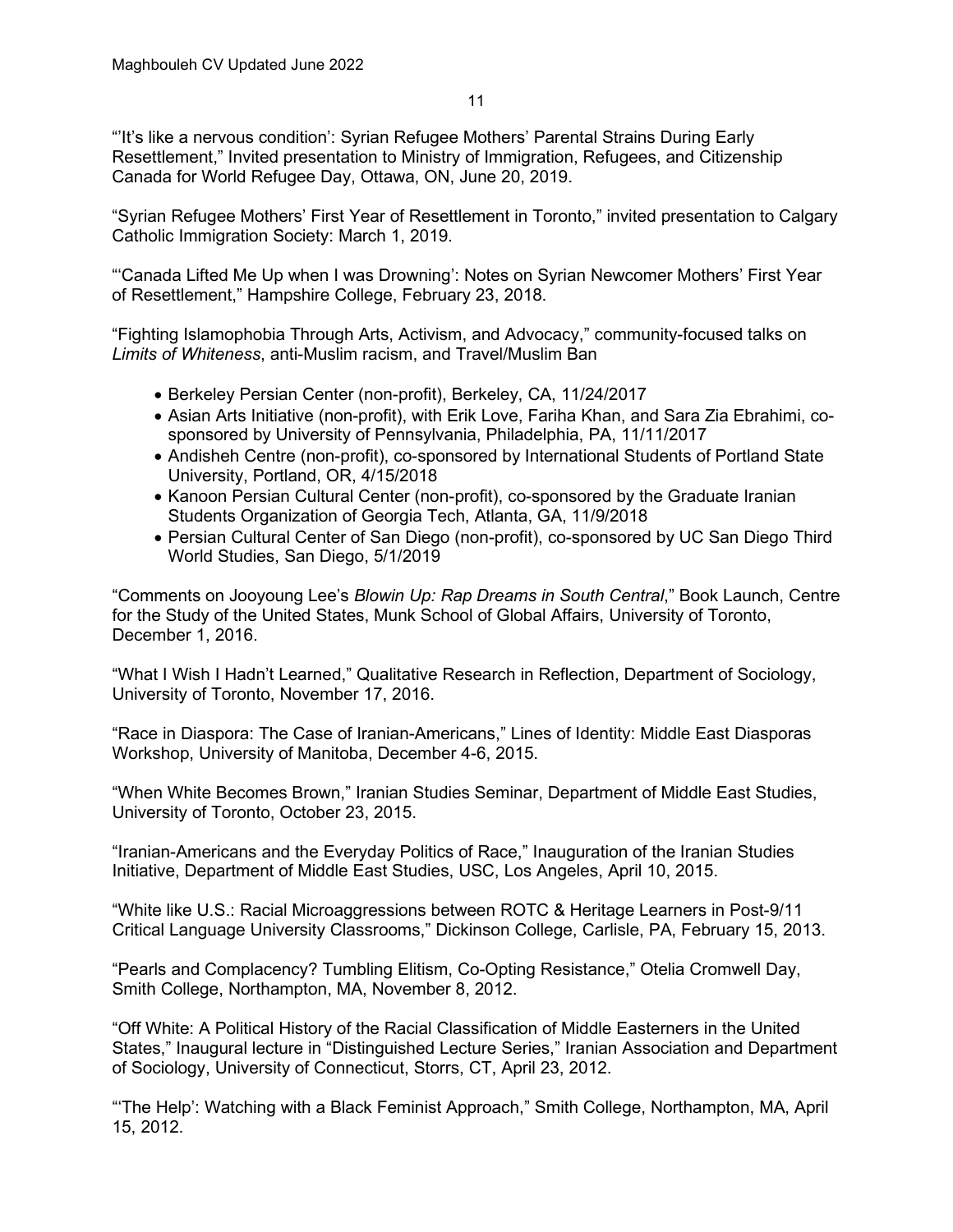"The 'Long Fetch' of History and Social Justice Movements at Smith," Pearls and Cashmere: An Intergenerational Dialogue about Evolving Community, Smith College, Northampton, MA, March 12, 2012.

"Findings on Challenges to Neo-Assimilation by Iranian American Youth," Race, Nation, Identity: 1<sup>st</sup> Annual Conference of the UC Center for New Racial Studies, Los Angeles, CA, April 22, 2011.

"Earthquake I.V.: Interdisciplinary Team-Teaching Through a Disaster Scenario," testimony to the California State Legislature & Governor Schwarzenegger's office, Sacramento, CA, May 12, 2010.

# **TEACHING EXPERIENCE**

University of Toronto Mississauga (undergraduate courses)

SOC 221 - Logic of Social Inquiry (Methods): Winter 2016, Winter 2017, Winter 2018, Fall 2019

SOC 230 – Thinking Like a Sociologist: Fall 2018, Winter 2020, Winter 2021

SOC 375 - Sociology of International Migration: Fall 2015, Winter 2016, Winter 2017, Fall 2019, Winter 2021

SOC 408/444 - Sociology of Anti-Muslim Racism, Fall 2018, Winter 2020, Fall 2020

University of Toronto St. George (graduate courses)

SOC 6109 – Immigration/Race/Ethnicity II: Fall 2016, Summer 2018

Immigration & Race/Ethnicity Area Head, 2020-2021

Immigration & Race/Ethnicity Area Examiner and Committee Member, 2016-present

Practicum Supervisor, University of Toronto St. George, Department of Sociology, 2017-present

# University of Toronto Mississauga (Research Opportunity Program and independent study courses)

SOC 492 - Independent Study: The Muslim World, Fall 2015, 1 student

SOC 399 - ROP: Mothering, Inequality, and the State, Fall 2016 (year-long), 2 students

SOC 299 - ROP: Assessing Stress among Syrian Newcomer Mothers, Winter 2017, 3 students

SOC 492 - Independent Study: International Migration, Gender, and Marriage/Divorce, Winter 2017, 1 student

SOC 499 - ROP: Settlement, Integration, and Stress, Fall 2017 (year-long), 1 student

SOC 399 - ROP: Mothering, Im/migration, and the State, Fall 2017, 1 student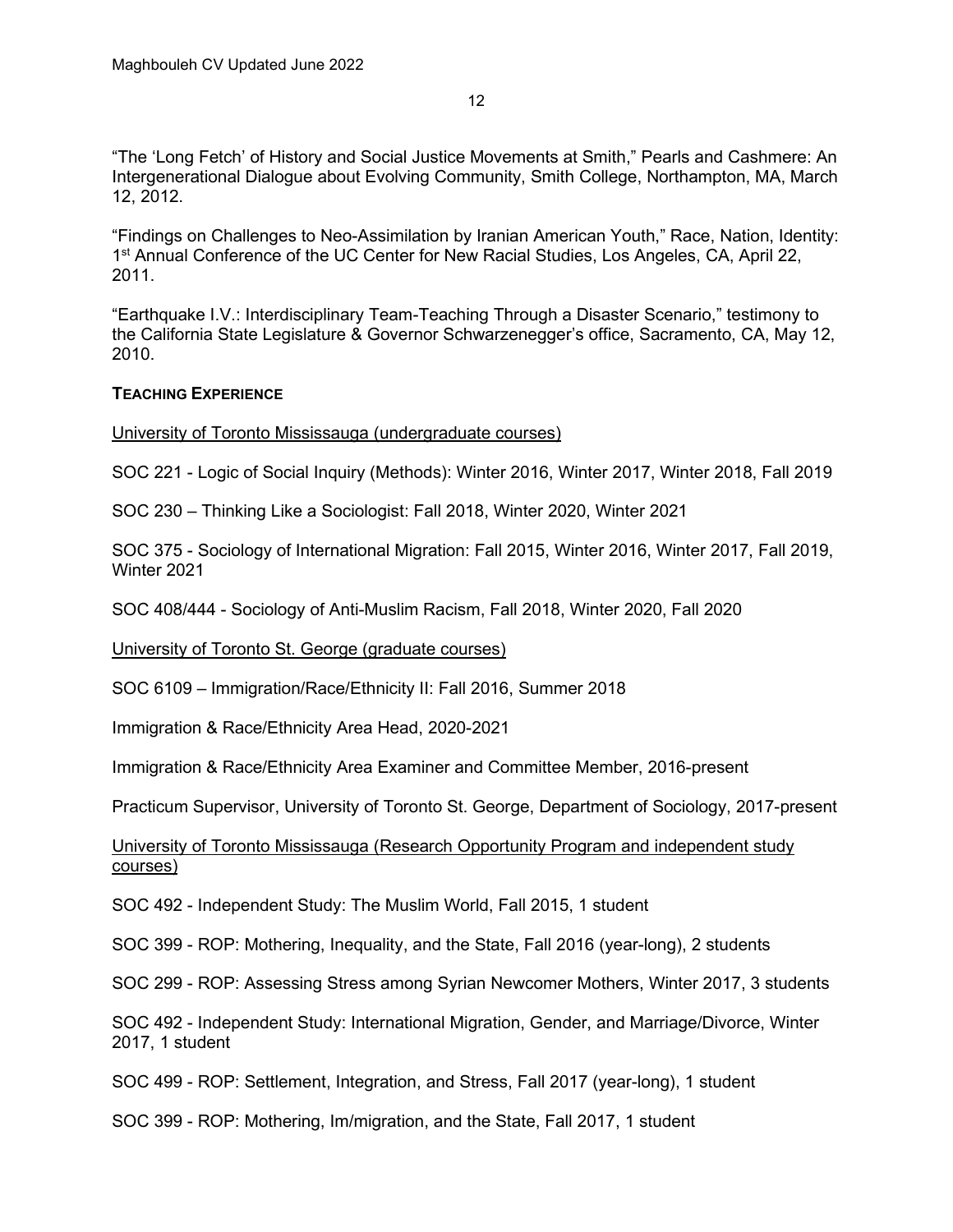SOC 491 - Independent Study: Understanding the Economic Activity of Syrian Refugees, Fall 2017, 1 student

SOC 492 - Independent Study: Muslim Canadian Citizenship & Racialization, Winter 2018, 1 student

SOC 499 - ROP: RISE: Refugee Integration, Stress, and Equity, Winter 2019, 1 student

SOC 299 - ROP: Settlement, Integration, and Stress, Summer 2019, 1 student

SOC 492 - Independent Study: Disability-related Stress Among Syrian Refugees, Fall 2019, 1 student

SOC 493 – Independent Study: Refugee Policy and Disability Rights in Ontario, Winter 2020, 1 student

SOC 399 – ROP: RISE: Refugee Integration, Stress, and Equity (Advanced Module), Summer 2020, 1 student

HST 499 – ROP: Recording the Lived Experiences of Women Refugees from Syria, Fall 2020, 1 student

HST 499 – ROP: Oral Histories of Migration with Teenage Refugee Girls, Winter 2021, 1 student

# **RESEARCH SUPERVISION**

#### Current PhD Students (lead or co-lead supervisor)

Elliot Fonarev, PhD Student, University of Toronto Graduate Program in Sociology (SSHRC Joseph-Armand Bombardier Canada Graduate Scholarship)

Maleeha Iqbal, PhD Student, University of Toronto Graduate Program in Sociology

Laila Omar, PhD Student, University of Toronto Graduate Program in Sociology (SSHRC Joseph-Armand Bombardier Canada Graduate Scholarship)

Kyla Simms, PhD Student, University of Toronto Graduate Program in Sociology

Jennifer Peruniak, PhD Student, University of Toronto Graduate Program in Sociology (cosupervisor)

#### Current PhD Students (committee member)

Jessica Stallone, PhD Student, University of Toronto Graduate Program in Sociology

Samia Tecle, PhD Student, University of Toronto Graduate Program in Sociology

Hammad Khan, PhD Student, University of Toronto Graduate Program in Sociology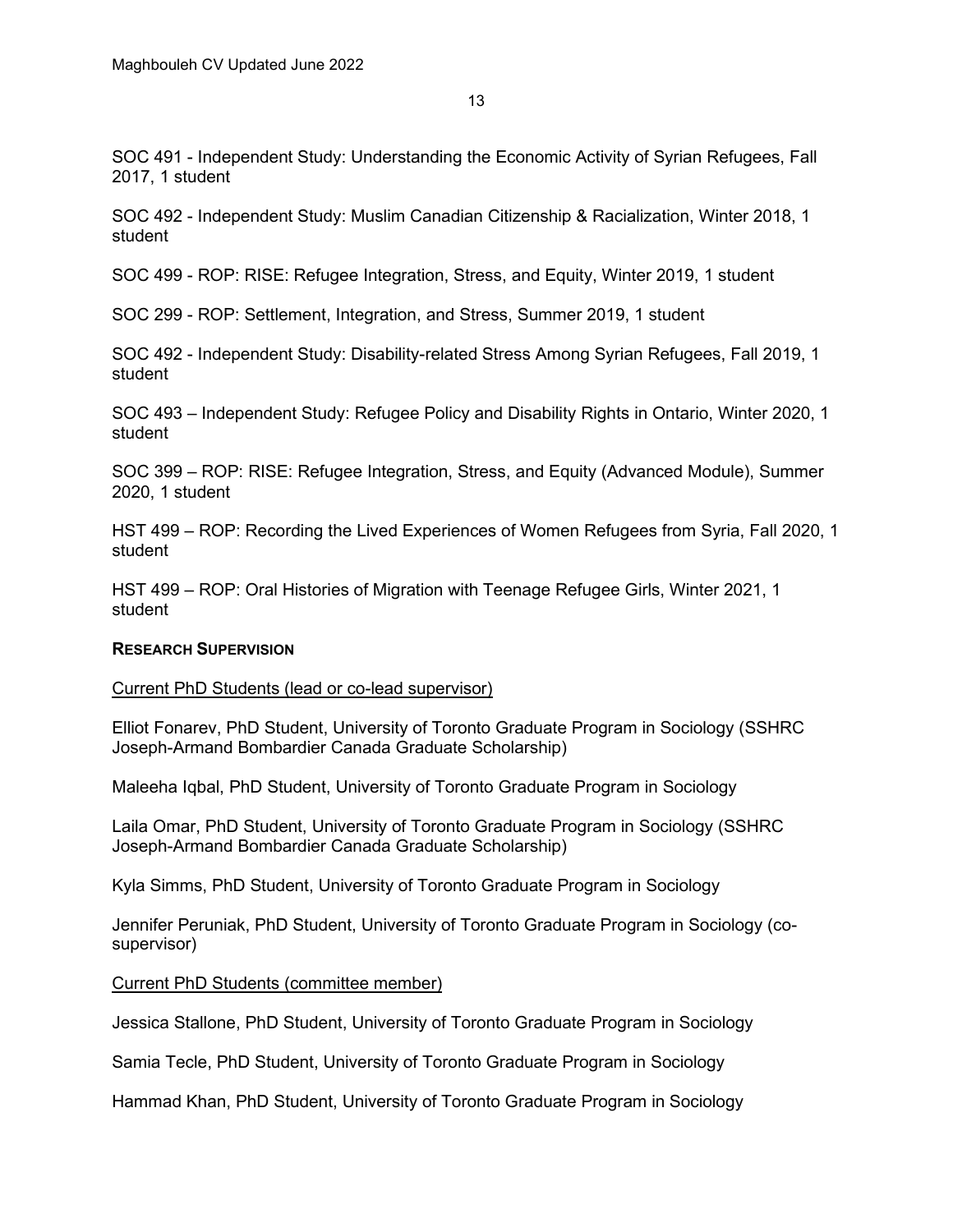#### Past Postdoctoral Fellow

Rula Kahil (PhD 2017, OISE) University of Toronto Mississauga Postdoctoral Fellowship Award

# Past PhD Graduates

PhD Committee Member for Grace Tran, PhD in Criminology & Sociolegal Studies, University of **Toronto** 

Internal External Examiner for Jean Francois Nault, PhD in Sociology, University of Toronto

Internal External Examiner for Bahar Tajrobehkar, PhD in Exercise Sciences, University of **Toronto** 

Internal External Examiner for Andreas Hoffbauer, PhD in Sociology, University of Toronto

Internal External Examiner for William Riddell, PhD in History, University of Toronto

PhD Committee Member for Aryan Karimi, PhD in Sociology, University of Alberta

# Past Graduate and Undergraduate Students

Fatima Al Saadie, UTM Sociology (John Black Aird Scholarship and Governor General's Silver Medal, given to the top undergraduate across all 3 University of Toronto campuses), 2021

Mohamed Afify, UTM Sociology, University of Toronto Excellence Award (undergraduate award supervisor)

Maleeha Iqbal, MA Student, University of Toronto Sociology (Masters Research Paper supervisor, formerly undergraduate supervisor)

Negin Saheb Javaher, MA Student, University of Calgary Sociology (MA Thesis committee member)

Farishta Amanullah, Undergraduate, ROP Supervisor, University of Toronto Mississauga

Shabad Matharu, Undergraduate, ROP Supervisor, University of Toronto Mississauga

Jamilah Dei-Sharpe, Undergraduate, ROP Supervisor, University of Toronto Mississauga (Now: PhD student at Concordia University)

Genevieve Lawen, Undergraduate, Supervisor, SOC480 Experiential Ed, University of Toronto Mississauga (Now: MA/PhD Program in Social Justice Education at OISE)

Roksana Borzouei, Undergraduate, International Relations, Brown University

Mishana Garschi, MA Student, American Studies, American University (Now: PhD Program in African American Studies, Northwestern University)

Mitra Fakhrashrafi, Undergraduate, Centre for Critical Development, University of Toronto Scarborough (Now: PhD Program in Geography, University of Toronto)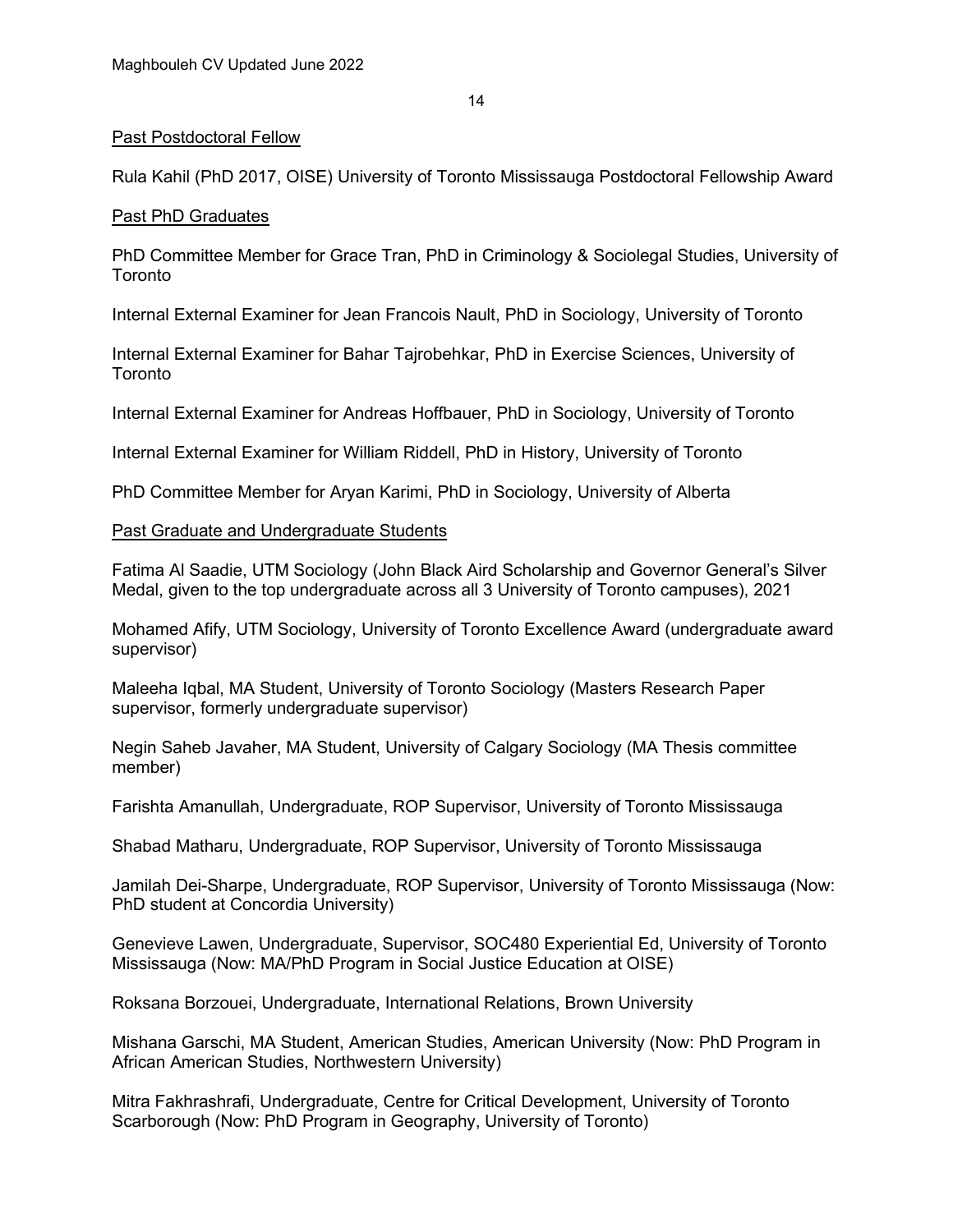# Current Lab-Based Research Supervision: 10 trainees

*RISE Team (Refugee Integration, Stress, and Equity), 2018-2021*

1 Postdoctoral Fellow (Rula Kahil), UTM Postdoctoral Fellowship Award

1 PhD Student (Laila Omar), University of Toronto St. George, Sociology

1 recent UofT MA graduate (Maleeha Iqbal)

5 Undergraduates (Mohamed Afify; Fatima Al Saadie; Ascil Domloge; Mohammed Nabilsi), University of Toronto Mississauga; (Nour Habli) University of Toronto St. George

2 community researchers (Iman Abdul Razzak, Fatema Isam)

Previous Lab-Based Research Supervision: 9 trainees

*SSHRC-IRCC Targeted Research Award, 2016-2018*

3 PhD Students (Rasha Elendari; Rula Kahil; Jessica Radin)

2 MA Students (Dalal Badawi; Sanaria Hussain)

6 Undergraduate Students (Anmul Shafiq; Mohamed Afify; Fatima Al-Ali, Mohammed Ali Kala; Dalal Badawi; Manal Mukhtar)

# **PRESS AND MEDIA**

"In Between States," review of Solmaz Sharif's *Customs* by Kamran Javadizadeh, *The New York Review of Books*, April 21, 2022.

"Ethnoracial identity of MENA Americans," interview on Science Sessions Podcast, *PNAS*, March 14, 2022.

"New Census Director Has Faith in Quality of 2020 Numbers," *Associated Press*, February 21, 2022.

"The U.S. census sees Middle Eastern and North African people as white. Many don't." Hansi Lo Wang, *NPR National*, February 17, 2022.

"Brown Album: A Question of Self-Discovery," *The Guardian (UK)*, May 22, 2020.

"How a Stars and Stripes Hijab on Ru Paul's Drag Race Reveals America's Troubling Relationship to Gender, Ethnicity, and 'That' Religion," *Religion Dispatches*, April 27, 2020.

"Spotlight on Global Islamophobia Panel at ESS 2020," *ASA Section on Global and Transnational Sociology Newsletter*, April 7, 2020.

"How to homeschool while also working from home during Coronavirus," *Washington Post*, April 2, 2020.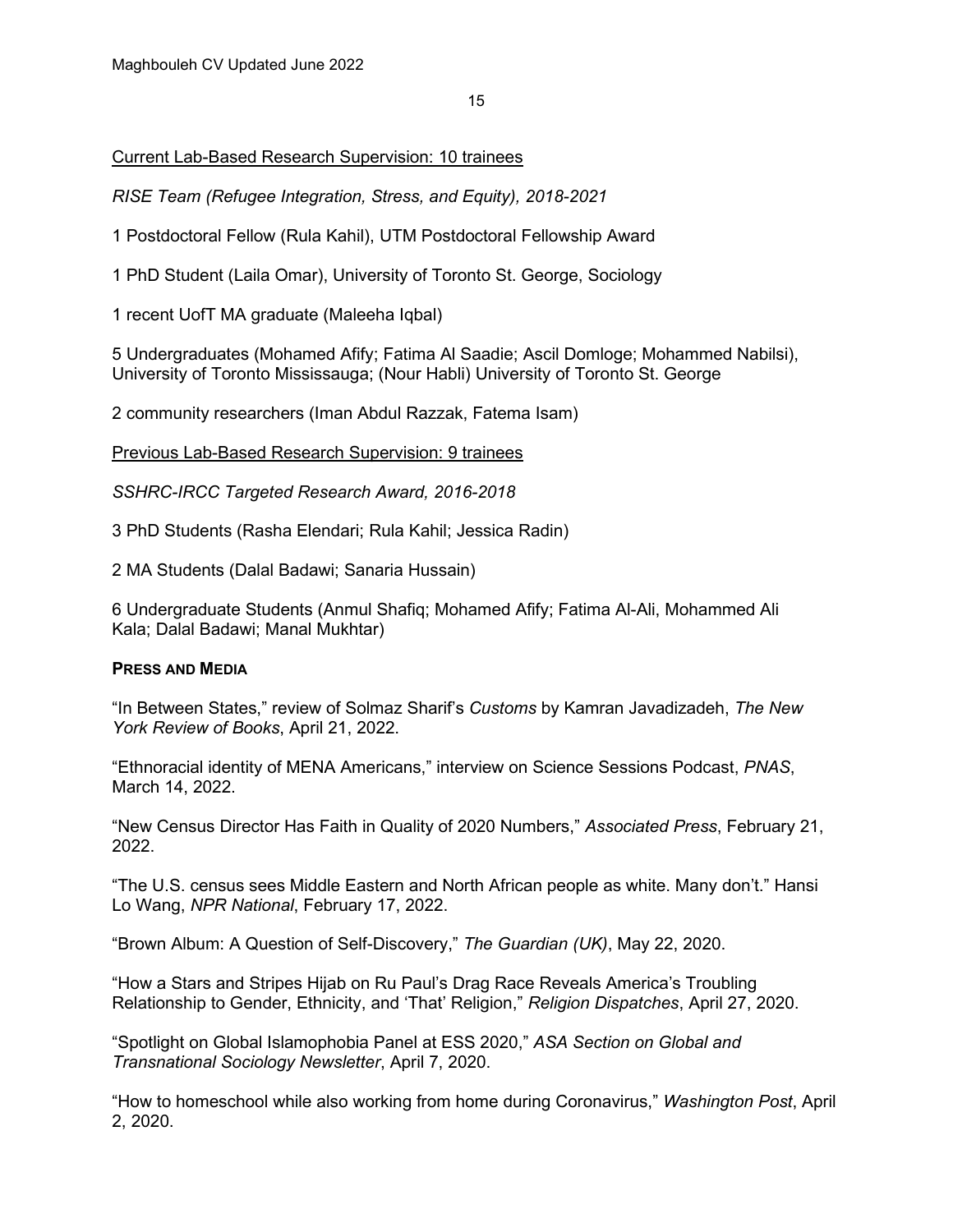"How to keep your kids calm and carry on while schools remain closed," *CBC Metro Morning*, March 23, 2020.

"I Fail Almost Every Day: An Interview with Samin Nosrat," *The New Yorker*, February 23, 2020.

"We all share this grief," *Maclean's*, February 7, 2020.

"'Othered in America: An old story, still playing out daily," *Associated Press*, February 4, 2020.

"Iranian Americans fear 'othering' as U.S.-Iran tensions escalate," *PBS Newshour,* February 3, 2020.

"Shock, grief, and anger unites Canadian-Iranian community," *Globe and Mail,* January 10, 2020.

"'Empty chairs' across Canada's academic community after Iran plane crash," *Reuters*, January 9, 2020.

"A devastating loss rips through Canada's academic community in wake of Flight 752 tragedy," *Globe and Mail*, January 9, 2020.

"Book of the Week: *The Limits of Whiteness*; interview with author Neda Maghbouleh," *Radio Hamrah*, December 11, 2019.

"A DNA Test Revealed This Man Is 4% Black. Now He Wants to Abolish Affirmation Action." *HuffPost U.S. News* (main page), September 19, 2019.

"We Refugees: Interview with Neda Maghbouleh," *The East is a Podcast*, June 26, 2019.

"Are Arabs and Iranians white? Census says yes," *Los Angeles Times,* March 28, 2019.

"The Evolution of Iranian American Identity," *Colorlines Magazine*, February 13, 2019.

"Iranian Americans Nurture New Generations," *Associated Press*, February 12, 2019.

"A Toronto, Le Gout de la Syrie," *M, le magazine du Monde (Le Monde),* February 6, 2019.

"The Limits of Whiteness," *Ajam Media Podcast*, December 16, 2018.

"*The Limits of Whiteness* (60-minute podcast)," *Talk Iran with Saman Askari*, November 1, 2018.

"On National Read a Book Day, USC Faculty Give Their Top Choices," *USC News*, September 6, 2018.

"On the *Limits of Whiteness* with Neda Maghbouleh (60-minute podcast)," *What's That Noise Podcast*, July 30, 2018.

"If It Feels like Racism in Canada is Getting Worse, That's Because It Is," *Flare,* July 26, 2018.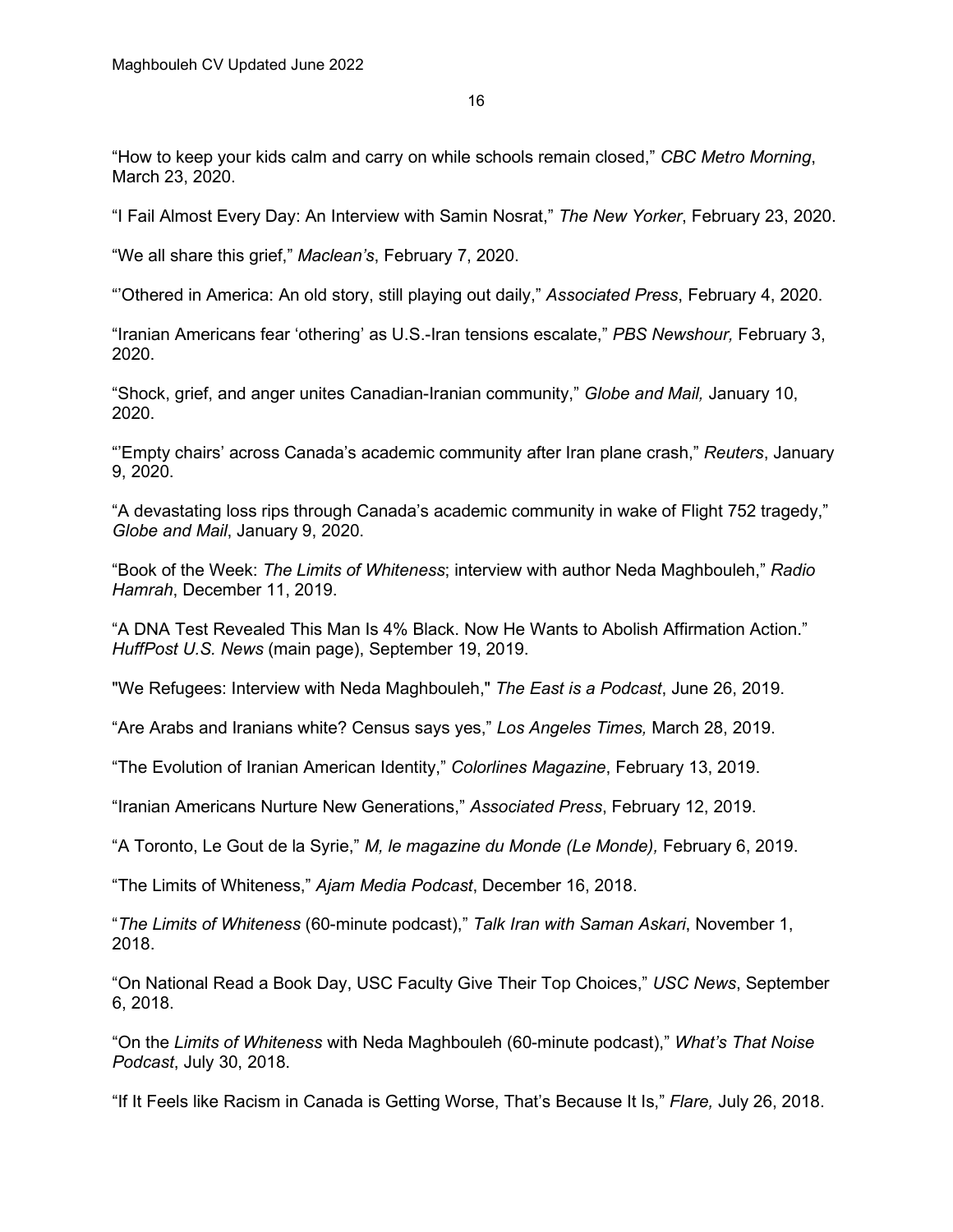"Neda Maghbouleh: Iranian Americans and the Politics of Race (28-minute radio interview)," Thinking Aloud with Marcus Smith, *Classical 89-KBYU Radio,* June 14, 2018.

"Essential Readings on Postrevolutionary Iran, compiled by Arang Keshavarzian" *Jadaliyya*, June 13, 2018.

"Why I Sued President Trump over the Travel Ban," *Washington Post*, April 24, 2018.

"Exclusive Interview: Neda Maghbouleh," *The Iranist*, April 20, 2018.

"MENA and the Limits of Whiteness (60-minute radio interview)," *KBOO 90.7* Portland*,* April 15, 2018.

"The Apocalypse of Settler Colonialism," *Monthly Review*, April 1, 2018.

"Had I Been Born in Iran, You'd Do the Same to Me," *The Kentucky Standard*, April 1, 2018.

"Untold America: Becoming Iranian American (4-part series)," *AJ+*, March 20, 2018.

"Celebrating the Persian New Year in My Tiny Brooklyn Kitchen," *Food52.com*, March 14, 2018.

"A Better Conversation on Guns," *The Ezra Klein Show Podcast*, March 12, 2018.

"The Limits of Whiteness (60-minute podcast)," *The Sociology Annex Podcast*, March 12, 2018.

"The Limits of Whiteness? A Q&A with author Neda Maghbouleh on Iranian American Identity," *USC Immigrant Integration Wire*, January 10, 2018.

"The Limits of Whiteness (30-minute radio interview)" *KMSU Weekly Reader*, December 28, 2017.

"The Limits of Whiteness (60-minute podcast)," *New Books Network - Sociology*, November 27, 2017.

"Snack on this," *CBC Radio*, November 27, 2017.

Podcast guest and live on-stage performer, Hot Docs Festival and CBC Radio, *The Fridge Light*, Toronto, October 14, 2017.

"The Last Iranian Americans," *Al-Monitor*, October 2, 2017.

"Tehrangeles: The Undefined," USC Annenberg Story Space Podcast, October 1, 2017.

"Professor Neda Maghbouleh on The Limits of Whiteness (15-minute interview)" *KBOO 90.7* Public Radio Portland, OR September 24, 2017.

"In Cities That Vote Blue, No Immunity from Racism," *Christian Science Monitor*, August 18, 2017.

Two-part episode on "SWANA and Racialization," SWANA Region Radio, *KPFK 90.7* Los Angeles, August 16, 2017, and September 6, 2017.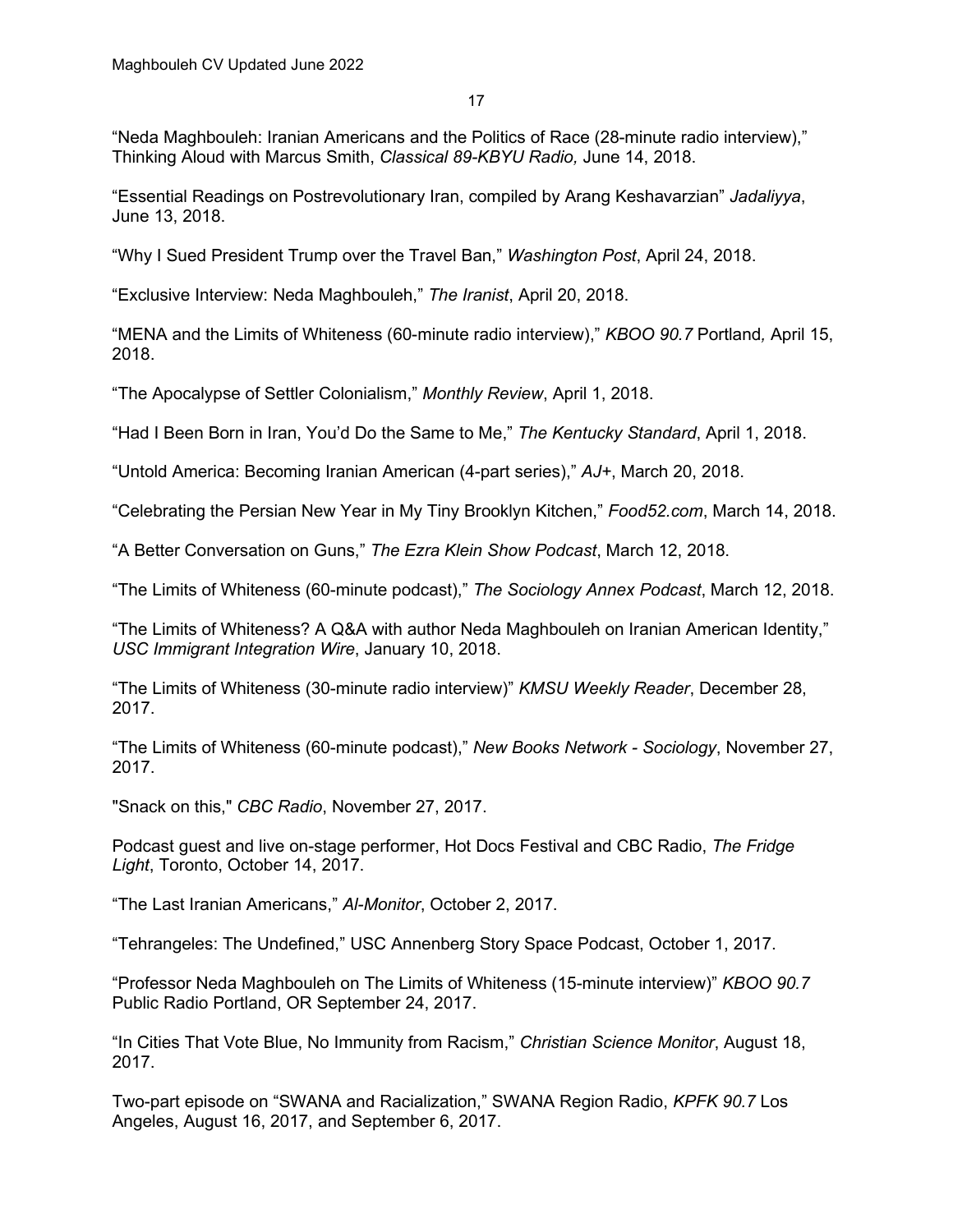"Making Canada a Home: How Canadians Can Help Syrian Families," *Canadian Family Magazine*, July 5, 2017.

"Listener Mailbag: Persian or Iranian?" *NPR Code Switch*, April 19, 2017.

"Why is Islamophobia Rising in Canada?" *Global News Toronto*, March 3, 2017.

"Sociologists Take Historic Stand on Racism and Police Brutality," *ThoughtCo*, March 2, 2017.

"Toronto Group Pushes Back on Against Rising Islamophobia," *Metro Toronto*, February 20, 2017.

"Sociology Professor on Islamophobia in Canada," *CTV News*, January 31, 2017

"Mark Kirk's Racist Attack on Tammy Duckworth's Patriotism is All Too Familiar to People of Color," *Vox*, November 8, 2016.

"Moving to Canada, Explained" *Vox*, September 15, 2016.

"Clinton's Defense of 'Peace-Loving Muslims' is a Bad Response to Trump's Offensive Comments," *Vox*, July 31, 2016.

"Why Canada Beckons for Some in the US," *Gulf News*, May 26, 2016.

"Moving to Canada: Trump Fuels U.S. Relocation Dreams," *Agence France Press*, May 26, 2016.

"Ces Américains qui pensent s'exiler au Canada si Donald Trump l'emporte," *Le Journal de Montreal*, May 22, 2016.

"Uncovering the Privilege of Being a White Passing Person," *i-D: Vice Magazine*, February 2, 2016.

"We were white until the Arabs came," *Souciant Magazine*, January 18, 2016.

"Oregon was Founded as a Racist Utopia," *Gizmodo*, January 21, 2015.

"Emerging Scholarship: Neda Maghbouleh on *The Limits of Whiteness: Iranian Americans and the Everyday Politics of Race*," *Ajam Media Collective,* August 19, 2014.

# **SERVICE TO THE PROFESSION**

Ad-hoc Journal Manuscript Reviewer: *American Quarterly*, *American Journal of Sociology, American Sociological Review; Ethnic and Racial Studies; Feminist Review; Identities; International Migration Review; Iranian Studies; Journal of Critical Mixed-Race Studies*; *Kalfou: Journal of Comparative and Relational Ethnic Studies; Memory Studies; Meridians: feminism, race, transnationalism; Personality & Social Psychology Bulletin*; *Sociological Perspectives; Sociology of Race & Ethnicity*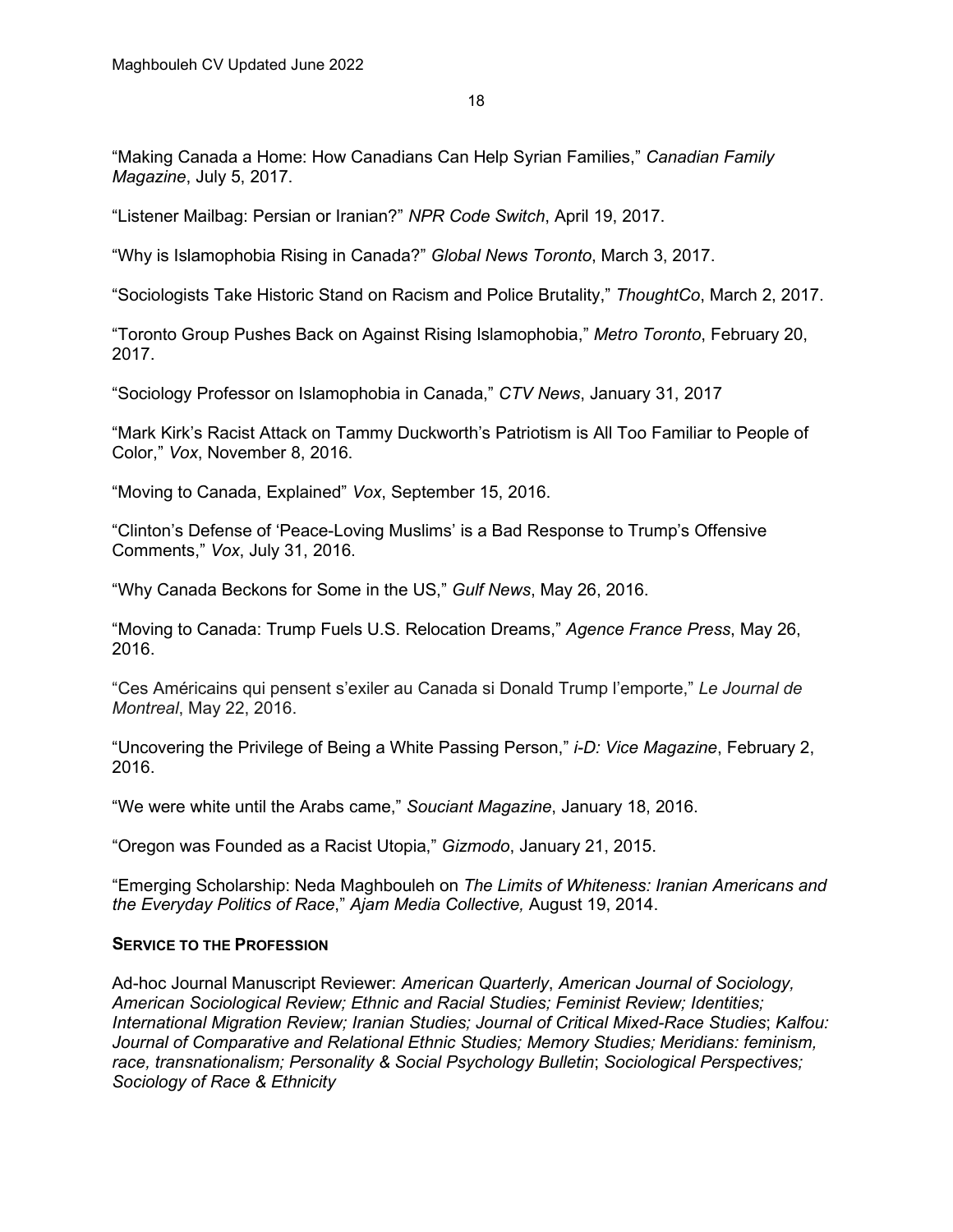Book Manuscript Reviewer: *Cambridge University Press, Duke University Press, NYU Press, Oxford University Press, Palgrave Macmillan, Princeton University Press, Routledge, Rutgers University Press, W.W. Norton*

Expert Evaluator, MacArthur Fellows Program ("Genius Grant"), 2021-present

External Reviewer, Canada Research Chairs (CRC) program, 2020-present

Committee Member for Nobari Dissertation Prize, Association for Iranian Studies, 2022.

Appointed Member, Presidential Committee on Antiracism and Antidiscrimination, Middle East Studies Association (MESA), 2021-present

Appointed Member, Program Committee of the Annual Meeting of the Middle East Studies Association (MESA), 2021-present

Presider and Discussant, "Digital Dialogue IV: Critical Muslim Studies," Association for Asian Studies, May 7, 2021.

Panel Chair and Discussant (Race and Ethnicity Research Cluster), Canadian Sociological Association Meeting, 2019

Panel Chair and Discussant (Section on Asia and Asian America), American Sociological Association Meeting, 2018.

Roundtable Presider (Section on International Migration), American Sociological Association Meeting, 2018

Committee Member for Book Award Prize (Section on Race, Class, and Gender), American Sociological Association, 2017.

Organizer, Regular Session Panel (2) on Race and Ethnicity, American Sociological Association, 2017

#### **SERVICE TO THE UNIVERSITY**

Review Committee, Black, Indigenous, and Racialized Scholar Research Grant Program, Vice-President Research, University of Toronto Mississauga, 2021

Search Committee for Director, Institute of Iranian Studies, University of Toronto, 2020-2021

#### **SERVICE TO THE DEPARTMENT**

Graduate Area Head and Comprehensive Exam Chair, Ethnicity, and Immigration Area, Graduate Department of Sociology, University of Toronto St. George, 2021

Graduate Admissions Committee, University of Toronto St. George, Graduate Department of Sociology, 2020-2021

Tenure Committee, University of Toronto Mississauga, Department of Sociology, 2020-2021